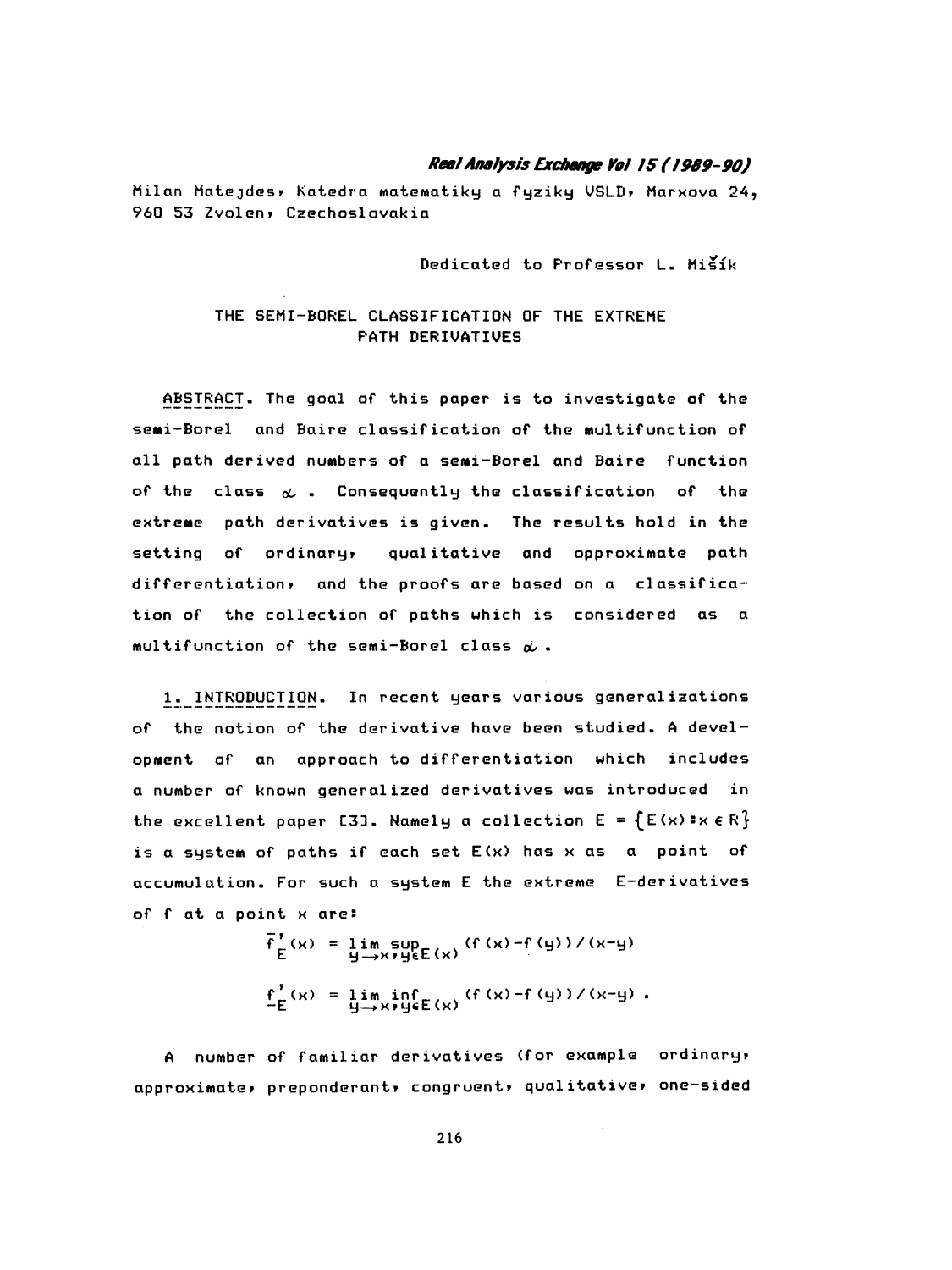derivatives) can be expressed as path derivatives along a system of paths of an appropriate types C33.

 The behavior of a path derivative is very closely linked to the geometry of the system E as can be seen from paper C33 where many proofs are based on a system of paths satis fying some of the intersection conditions that provide infor mation related to the "thickness" of the paths. For example» for a system of paths E satisfying the external intersection condition» any E-derivative is in Baire class 1 C3»Corollary 6.33. But there are cases» such as in the study of extreme approximate derivatives» where the path system of differ entiation is not convenient. Namely, if  $\bar{f}'$  is the ap proximate upper derivative of a function f» then there is a system of paths E such that  $f' = f'$  . But nothing can be said about intersection conditions for E . A similar situ ation arises in the setting of qualitative extreme deriva tives. Oving to these facts» the idea of path differen tiation will be generalized in our paper by Definition 2.1. This generalization was motivated by a very useful notion involving the concept of systems of sets (called simple systems) associated with each point C9D»but the localness of the systems of sets is not convenient for classifying gen eralized derivatives. Definition 2.1 allows considerable flexibility for the systems of sets as well as the system of paths.

 Another motivation for our concept came from paper C13 by Alikhani-Koopaei . His method of considering E as a multi function seems to be a convenient tool for investigating various problems connected with path derivatives. The main result of CID says that the extreme path derivatives of a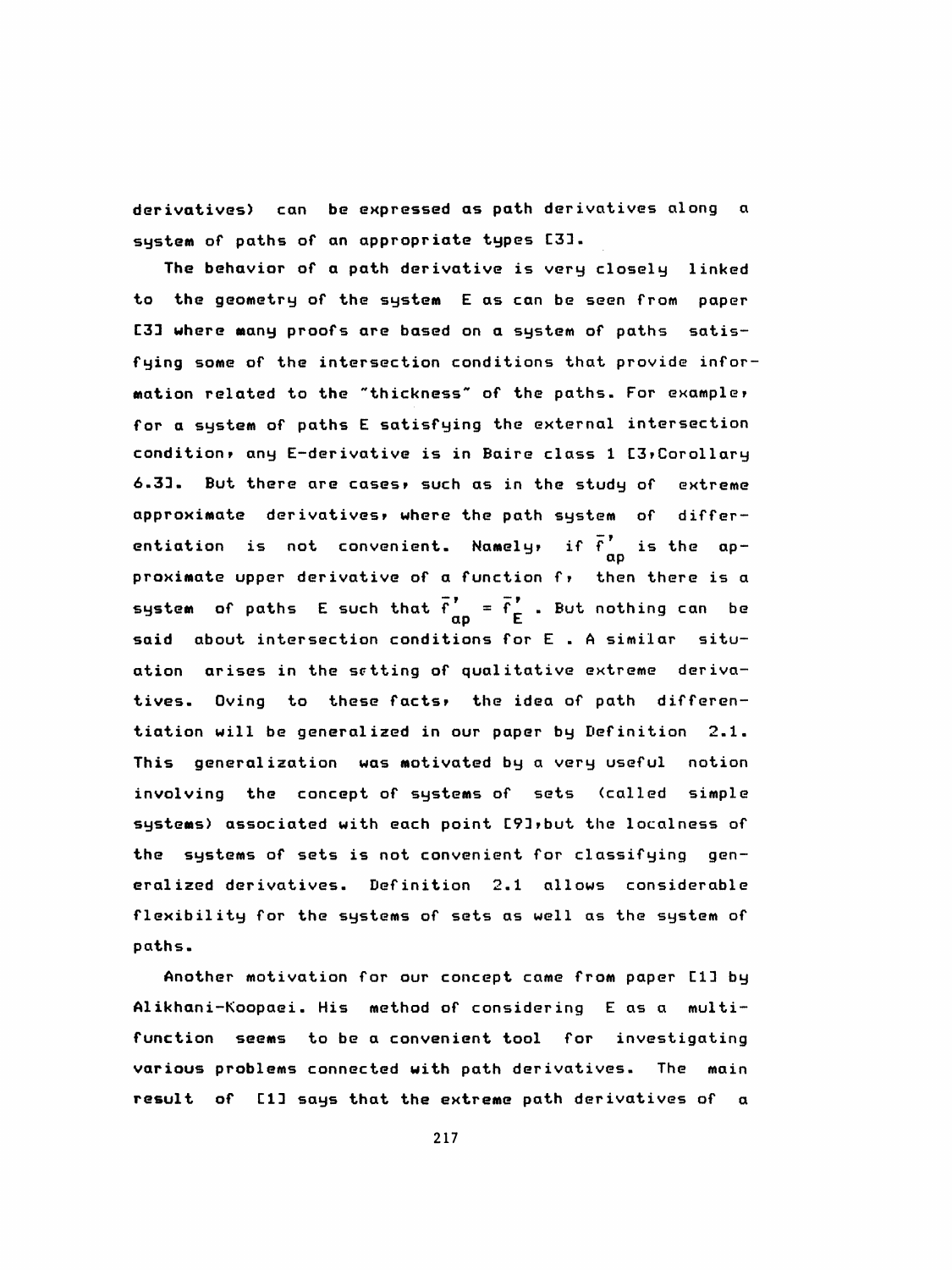continuous function relative to a continuous system of paths are in Baire class 2. One of the major goals of the present paper is to replace continuity by a generalized notion of continuity of E (see Theorems 3.9» 3.10 below) as well as some weaker assumptions on the graph of E (Theorems 3-3? 3.9» 4.4» 4.7» Corollaries 3.4» 3.6» 3.7» 4.5» 4.6).

 Another aim is to study measurability of the extreme path derivatives even further and to investigate the Lebesgue and Baire measurabil ity as well as the semi-Borel classification of the multifunction of all path derived numbers. The well known results of Professor Mišík (C61, C71, see also C21, C41, [8]) concern only the semi-Borel classification of Pini and approximate unilateral extreme derivatives.

The paper is divided into five sections. In  $\S$  2 we introduce a generalized path differentiation of functions and the classification of derivation systems is given. The main lemma of §2 has a purely topological character and its consequences for ordinary, qualitative and approximate differentiation are given in  $\S$ § 3,4. In the final section we deal with the properties of E-primitives.

# 2. Basic definitions, notation and preliminary results

As was mentioned in  $61$ , the concept of path differentiation is not effective in the setting of some generalized derivatives. In order to obtain a convenient toll for inves tigating the semi-Borel classification of the multifunction of all path derived numbers» we introduce the following gen eralized idea of differentiation which unites the notion of path system and the concept of system of sets.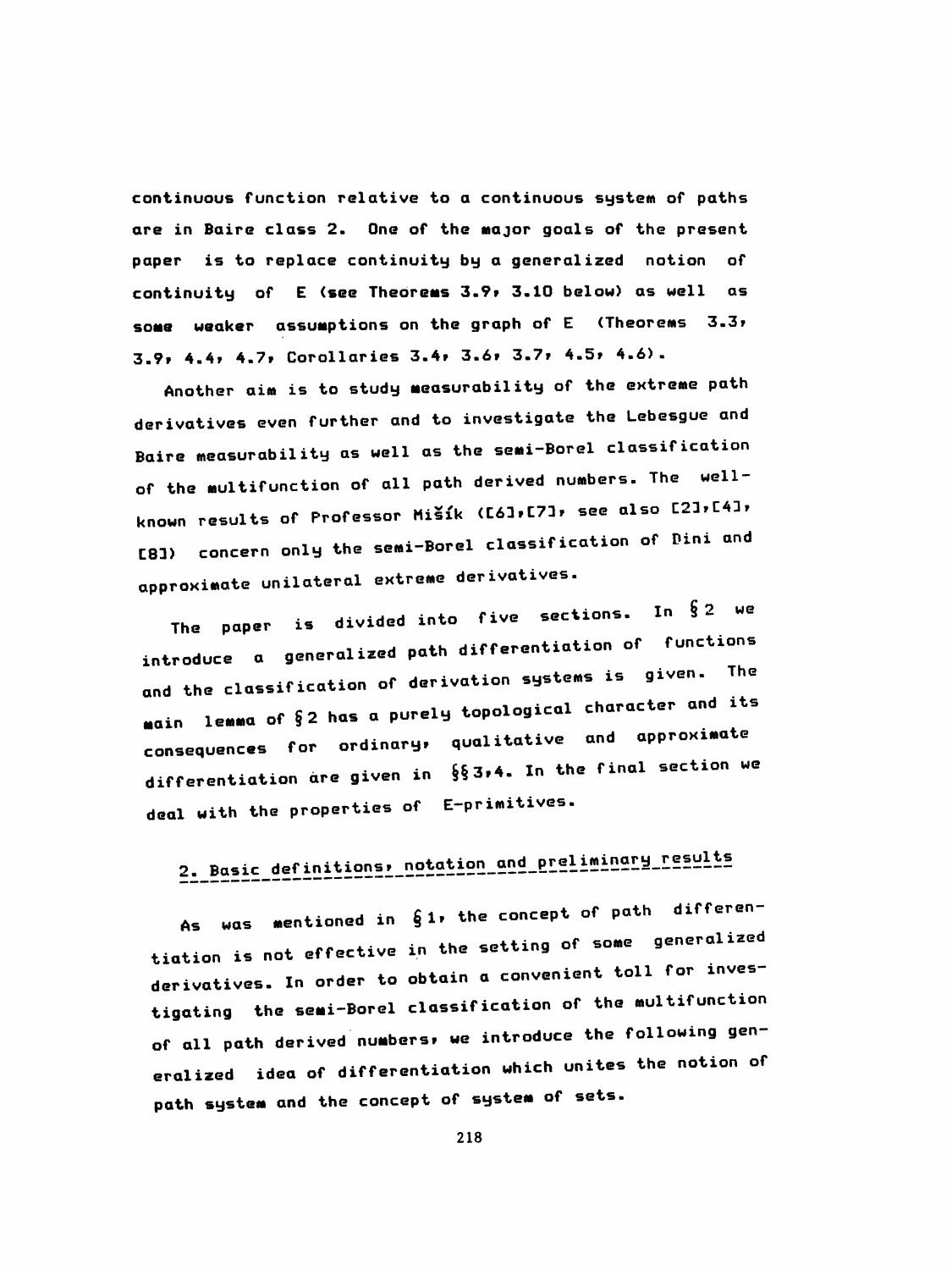DEFINITION 2.1 (see also [5]). Let  $(R, \emptyset)$ ,  $(R^*, \emptyset^*)$  be the real line with the ordinary topology and the extended real line with the topology of the two-point compactification of R, respectively. Let  $T$  be a topology on R. A quadruple  $\mathcal{E} =$ (R,T,E,P) is called a derivation system (briefly DS) where E is a multifunction from R into  $2^R$ ,  $\phi \neq \mathcal{C} \subset 2^R$ ,  $\phi \notin \mathcal{C}$ .

DEFINITION 2.2. Let  $f = (R, T, E, f)$  be a DS and let  $f: R \rightarrow R$ be a function. A point  $z \in R^*$  is called an  $\cancel{e}$ -derived number of f at point  $x \in R$  if, for any  $G \in \mathcal{O}^*$  with  $z \in G$  and for any UET with  $x \in U$ , there exists a set  $A \in \mathcal{C}$  such that  $A \subset U \cap E(x) \setminus$  $\{x\}$  and  $(f(x)-f(y))$ /  $(x-y)$   $\in$  G whenever  $y \in A$ . The set of all E-derived numbers of f at a point x will be denoted by  $D(f, \mathcal{E}_{1}x)$ . Define  $D_{f, \mathcal{E}}: R \longrightarrow 2^{R^*}$  by  $D_{f, \mathcal{E}}(x) = D(f, \mathcal{E}_{1}x)$ . If  $D(f \cdot f \cdot x)$   $\neq \emptyset$ , then the extreme  $f$ -derivatives of f at the point x are:

 $\overline{f}_{\rho}^{*}(x)$  = sup D(f,  $\overline{\epsilon}_{Y}x$ ) (the upper extreme  $\ell$ -derivative),  $\underline{f}'_{\epsilon}(x) = \inf D(f, \xi, x)$  (the lower extreme  $\xi$ -derivative).

If D(f, E,x) is a one point set, then that point is called the  $\ell$ -derivative of f at x and it is denoted by  $f'_{\ell}(x)$ . Note that  $D(f, f, k)$  is  $\varnothing^*$ -closed.

We introduce a classification of derivation systems within which various generalized derivatives can be expressed.

DEFINITION 2.3. A derivation system  $\mathcal{E} = (R, T, \varepsilon, \ell)$  will be said to be -ordinary DS if  $T = \emptyset$  and  $\emptyset = 2^R \setminus \{\emptyset\}$ ; -essential DS if  $\ell = \{A : A \text{ is of the } T \text{-second category}\};$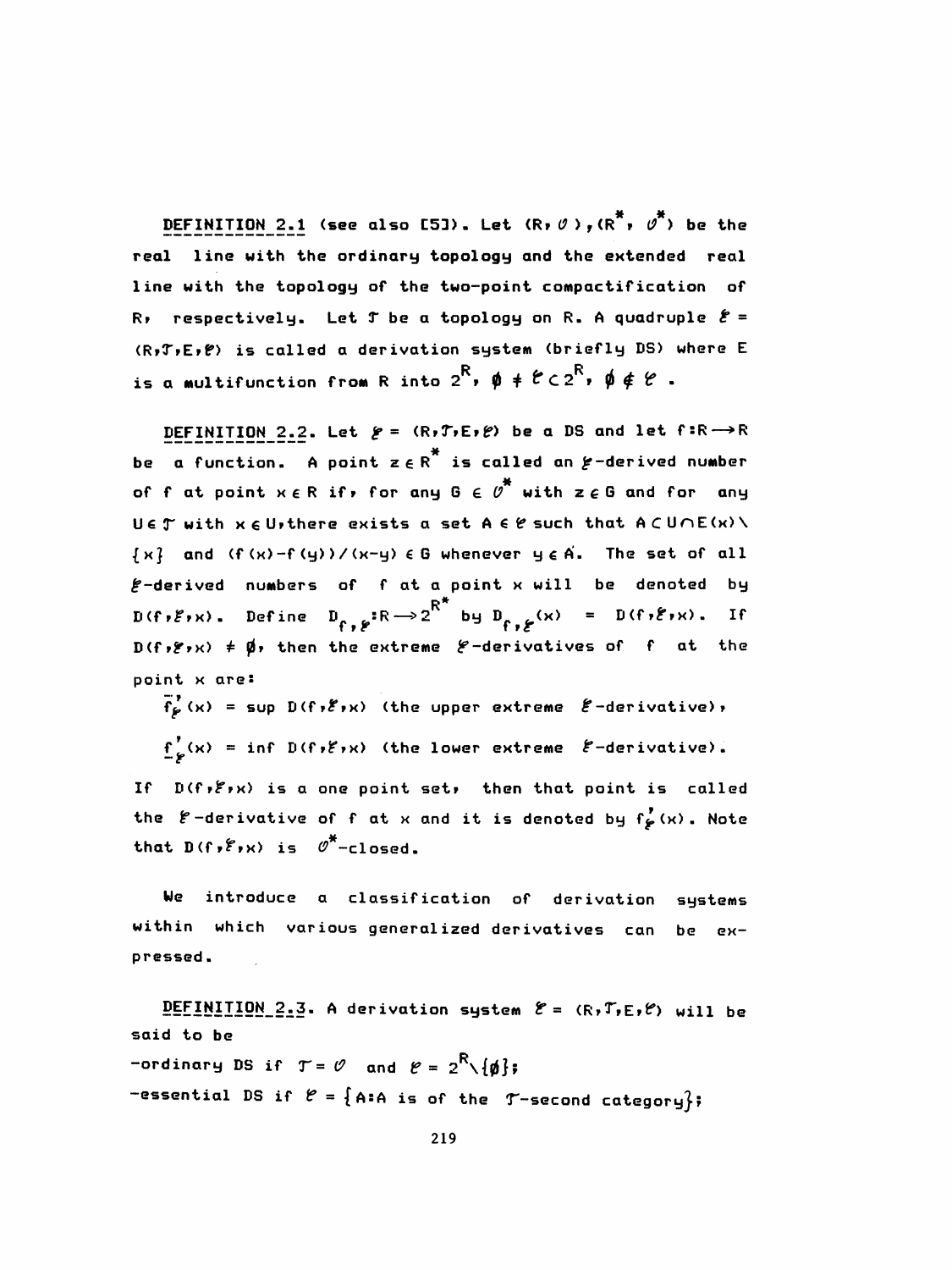-qualitative DS if  $T = \emptyset$  and  $\emptyset = \{A : A \text{ is of the } \emptyset\}$ -second  $category$ -approximate DS if  $T = 20$  where 2 is the density topology and  $\mathcal{C} = 2^{\mathsf{R}} \setminus \{\boldsymbol{\phi}\}\,;$ -congruent DS if  $E(x) = E(0) + x$  for all  $x \in R$ ? -Baire DS if  $E(x) \setminus \{x\}$  is of the  $T$ -second category at x and  $E(x)$  has the  $T-\text{Baire property for all } x \in \mathbb{R}$ -left (right)-sided DS if  $E(x) \subset (-\infty, x]$  (E(x)  $C E(x) \subset \infty$ )) for all  $x \in \mathbb{R}$ -unilateral DS if & is left or right-sided.

We shall also classify the extreme  $e$ -derivatives and  $e$ derivatives according to the definitions above. E.g.,  $\vec{f}_{\ell}^{\prime}$  is called the ordinary (qualitative, approximate...) upper extreme  $f$ -derivative of f if  $f$  is an ordinary (qualitative, approximate...) DS.

The approximate extreme derivatives  $\overline{f}_{\alpha p}^+$ ,  $f_{\alpha p}^+$ ,  $\overline{f}_{\alpha p}^-$ ,  $f_{\alpha p}^-$ (qualitative extreme derivatives  $\overline{f}_{a}^{+}$ ,  $f_{-a}^{+}$ ,  $\overline{f}_{a}^{-}$ ,  $f_{-a}^{-}$ ) are just the approximate (qualitative) extreme  $F$ -derivatives, where  $E(x) = E(x, \infty)$ ,  $E(x) = (-\infty, x]$  respectively. The Dini derivatives D<sup>+</sup>f, D<sub>+</sub>f, D<sup>-</sup>f, D<sub>-</sub>f correspond to the ordinary extreme  $E-d$ erivatives where  $E(x) = E(x) \approx 0$ ,  $E(x) = (-\infty, x]$  respectively.

The following notation and some facts about multifunctions will be needed below.

The set of all positive integers is denoted by N. If  $a =$  $\pm \infty$  and if refit let  $a \pm r = a$ . Let f:R->R be a function,  $F:R\rightarrow 2^{\bar{R}}$  be a multifunction,  $T$  be a topology on  $R$ ,  $U\subseteq R\times R$ ,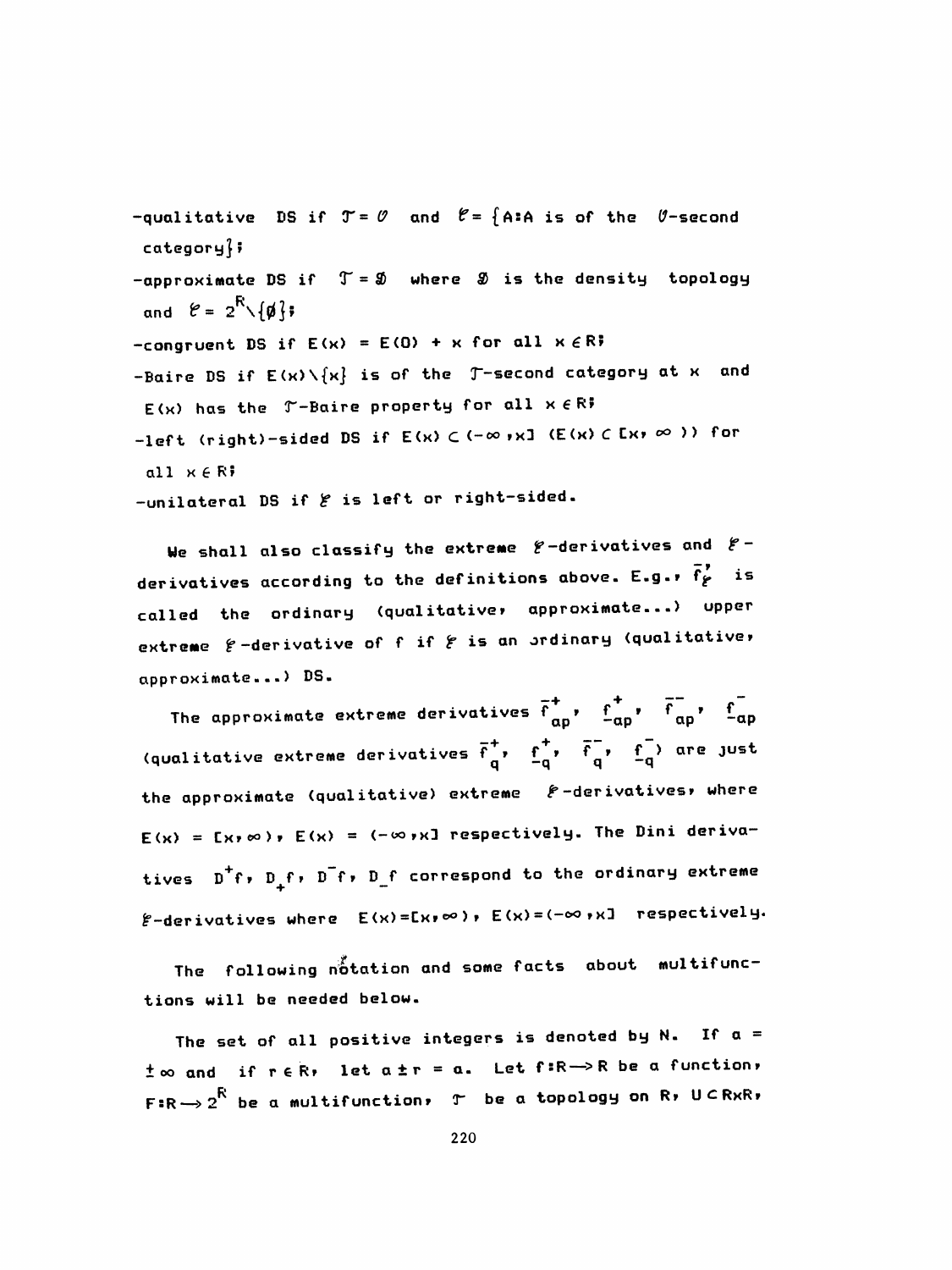\n
$$
T \subset R
$$
,  $n \in N$ ,  $\emptyset = \mathcal{C} \subset 2^R$ ,  $\emptyset \notin \mathcal{C}$ .\n

\n\n $\text{We set:}$ \n

\n\n $f_0((x \cdot y)) = (f(x) - f(y))/(x - y), (x \cdot y) \in RxR, x \neq y$ .\n

\n\n $F^*(T) = \{x \in R : F(x) \cap T \neq \emptyset\}$ .\n

\n\n $F^*(T) = \{x \in R : R(x) \subset T\}$ .\n

\n\n $Gr(F) = \{(x \cdot y) \in RxR : y \in F(x)\}$  (graph of F).\n

\n\n $P(F) = \{x \in R : x \in F(x)\}$  (set of fixed points of F).\n

\n\n $A(F_1 f_1, x) = \text{Gr}(F) \cap f_0^{-1}((a - 1/n + 1/n)) \text{ where } a \cdot b \in R^* \text{, } a \cdot b$ .\n

\n\n $\mathcal{C}_T(T) = \{x \in R : \text{for all } U \in T \text{ with } x \in U \text{ there is a set } V \in \mathcal{C} \text{ such that } V \subset U \cap T \setminus \{x\} \}$ .\n

We define the multifunctions  $F_+$ ,  $F_-$ ,  $F_{\parallel}$ ,  $\mathcal{C}_{\Upsilon}(F): R \rightarrow 2^{\overline{R}}$  as follows:

$$
F_{+}(x) = F(x) \cap [x \times \infty), F_{-}(x) = F(x) \cap (-\infty, x],
$$
  
\n
$$
F_{\parallel}(x) = U_{x} = \{y \in \mathbb{R} : (x \times y) \in U\}, \quad \mathcal{C}_{\uparrow}(F)(x) = \mathcal{C}_{\uparrow}(F(x)) \text{ for all}
$$
  
\n
$$
x \in \mathbb{R},
$$

Note that  $F^{-}(T) = R\backslash F^{+}(R\backslash T)$  and if a single valued function  $f:R \rightarrow R$  is given, then under the natural interpretation of  $f(x)$  as a one point set we have  $f^{+}(T) = f^{-}(T) = f^{-1}(T)$ .

We state as a lemma the main result of this section which is the essence of  $\S \S 3,4$ .

LEMMA 2.4. Let  $f = (R, T, E, f)$  be a DS in which  $\theta$  has the following property: If  $\{A_1, \ldots, A_k\}$  is a finite collection of subsets of R such that  $\bigcup_{n=1}^{k} A_n \in \mathcal{C}$ , then  $A_n \in \mathcal{C}$  for some n  $\in$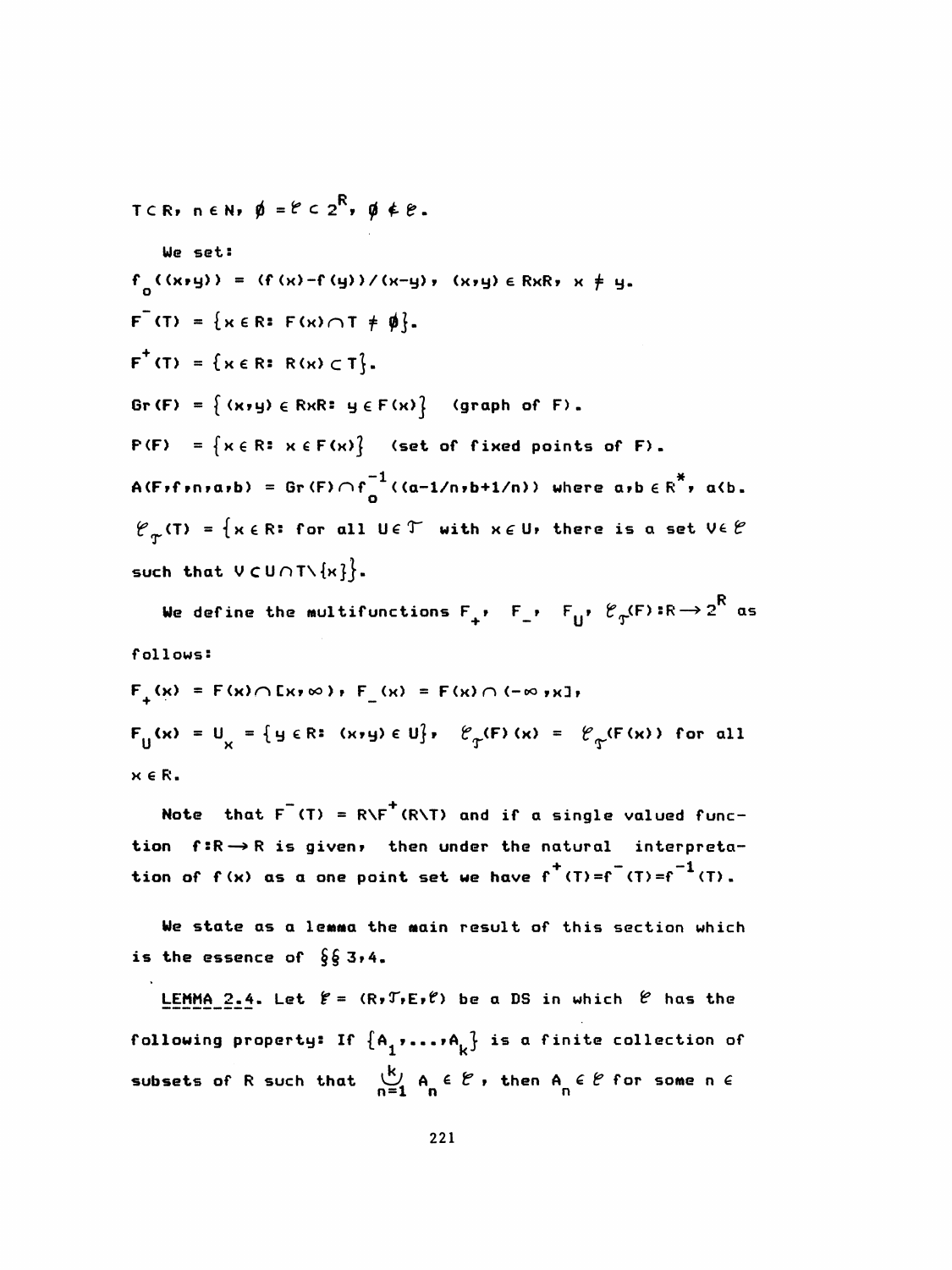${1, \ldots, k}$ . If  $f: R \rightarrow R$ ,  $a,b \in R^*$ ,  $a \& b$ , then  $D_{f,f}^{-}$ (LarbJ) =  $\bigcap_{n=1}^{\infty} P(\mathcal{E}_{f}(F_{A(F,f,n,n,n),h}))$ .

**PROOF.** Let  $x \in R$  be an arbitrary point. Then  $\ell_{\pi}(\{y \in E(x) \setminus$  ${x}$ : (f(x)-f(y))/(x-y)  $\in$  (a-1/n,b+1/n)}) =  $\mathcal{E}_{T}$ ({y: (x,y)  $\in$  $f_{n}^{-1}(a-1/n,b+1/n)$  )  $\cap$  Gr (E)  $\}$  =  $\mathcal{C}_{T}(f_{n}^{-1}((a-1/n,b+1/n)) \cap$ Gr(E))  $\mu$  =  $\ell_{\gamma}$ (A(E)f)niaib) =  $\ell_{\gamma}$ (F<sub>A(E)f)niaib</sub>) (x)). It is clear that if  $D_{f \ast f}(x) \cap \text{[a,b]} \neq \emptyset$ , then for any n  $\in \mathbb{N}$  we have:  $x \in \mathcal{C}_{\mathcal{T}}( \{ y \in E(x) \setminus \{x\} : f_{0}((x, y)) \in (a-1/n, b+1/n) \})$  $\blacksquare$  $\mathcal{E}_{\Upsilon}(\mathsf{F}_{\Delta(\mathsf{E}+\mathsf{f}+\mathsf{n}+\mathsf{a},\mathsf{b})}(\mathsf{x})).$ 

Let  $x \in \bigcap_{n=1}^{\infty} F(\mathcal{E}_{T}(\mathbb{F}_{A(E_{F}f,n\mid a,b)})))$ . Suppose  $D_{f,f}(x) \cap [a,b] =$  $\emptyset$ . That means for any z  $\in$  [a,b] there are G(z)  $\in \overline{\mathcal{O}}$ , U<sub>z</sub>(x)  $\in \mathcal{T}$ with  $z \in G(z)$  and  $x \in U_{\frac{1}{2}}(x)$ , such that the set  $\{y \in E(x) \setminus \{x\}$ :  $f_{n}(\kappa, y) \in G(z) \cap U_{n}(x)$  does not contain any set from  $\ell$ . is  $\theta^*$ -compact, the open covering  $\{ G(z) : z \in$ Since [a,b] La,b]  $\int$  of La,b] has a finit subcovering  $\{G(z_1)$ ,...,G $(z_k)$ . Let  $U_i = U_{Z_i}(x)$  and  $G_i = G(z_i)$  for i=1,...,k. Put  $U(x) = U_i$  $\cdots$  ou<sub>k</sub>. Then S:=  $\frac{16}{121}$  ({y  $\in E(x) \setminus \{x\}$ : f<sub>o</sub>((x,y))  $\in G_j$ }  $\cap U(x)$ ) does not contain any set from  $\ell$  . Since  $G_1$ ,...,  $G_n$  covers La,b], there is an  $n \in \mathbb{N}$  such that  $(a-1/n, b+1/n) \in G_{\frac{1}{2}} \cup ... \cup G_{\frac{1}{k}}$ . Then  $S = \{ y \in E(x) \setminus \{x\} : f_0(x,y) \in G_1 \cup ... \cup G_k \} \cap U(x) \supseteq \{y \in E(x) \setminus \{x\} : f_0(x,y) \in G_1 \cup ... \cup G_k \}$  $E(x)\setminus\{x\}$ :  $f_n(Gx,y)$ )  $\in$   $(a-1/n,b+1/n)\}\cap U(x)$  =:  $S_n$ . That means S<sub>o</sub> does not contain any set from  $e$  . Hence  $x \notin e_{\gamma}(s_{0})$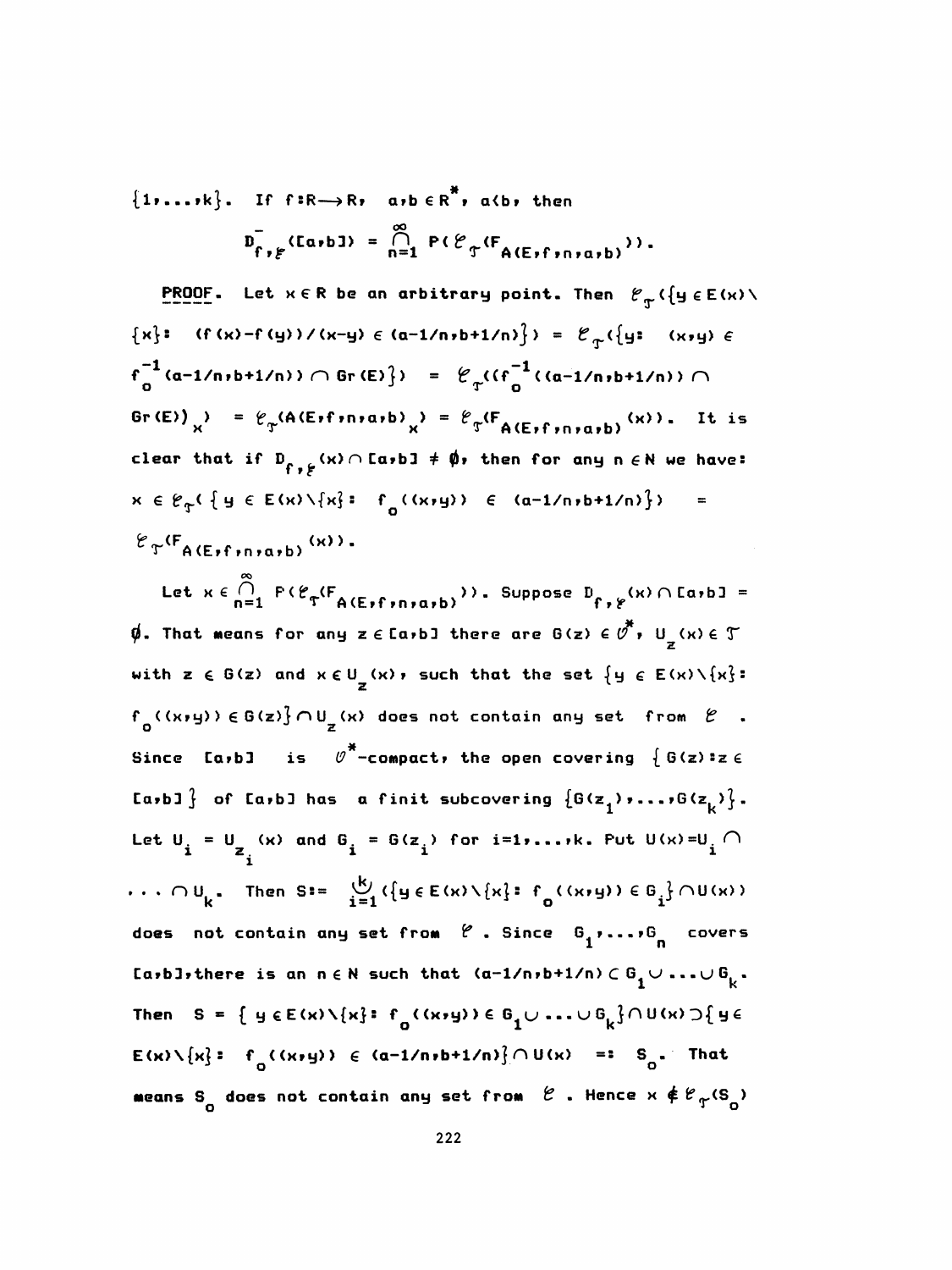and we obtain a contradiction to the assumption that x belongs to

$$
\bigcap_{n=1}^{\infty} P(E_{\mathcal{T}}(F_{A(E_{\mathcal{T}}f,n\mid\alpha,b)})),
$$

In connection with Lemma 2.4 a natural question arises in this setting: what information about F,  $T$  and  $\ell$  implies that  $P(\mathcal{C}_{\phi}(F))$  is a set of the Borel class  $\alpha$  (Lebesque measurable)? For certain special cases this problem will be solved in the next two sections.

 This section is concluded with two trivial lemmas which will be needed below.

LEMMA 2.5. Let  $f: R \rightarrow R$  be a function. For  $a \in R$  let { (x»y) s f (x) -ax>f <y) -ay } »  $T_{0} = \{ (x, y) : f(x) - ax \le f(y) - ay \}$ . <u>LEMMA 2.5</u>. Let f:R  $\rightarrow$  R be<br>  $a = \{ (x, y) : f(x) - ax \}$  (y) -ay ]<br>  $a = \{ (x, y) : f(x) - ax \}$  (y) -ay ]<br>
hen Then (a)  $S_n = \bigcup_{r \in D} \{x: f(x) - ax\}r\}x\{y: f(y) - ay\{r\}$ (b)  $T_a = \bigcup_{r \in Q} \{x : f(x)-ax\{r\}x\{y : f(y)-ay\}r\}$ where  $Q = \{r: r \text{ is a rational number } \}$ . LEMMA 2.6. Let f:R $\rightarrow$ R, E:R $\rightarrow$  2 $^{\textsf{K}}$ . For any a,b  $\epsilon$  R, a(b, we have (a)  $f^{-1}($  ( $a \rightarrow \infty$ ))  $\cap$  Gr (E\_) = S<sub>q</sub> $\cap$  Gr (E\_)  $\bar{r}$ MMA 2.6. Let f:R  $\rightarrow$  R, E<br>
-1<br>
o<br>
-1<br>
((-∞,a))∩ Gr (E ) = T where  $Q = \{r : r \text{ is a rational number }\}\.$ <br>
LEMMA 2.6. Let  $f: R \rightarrow R$ ,  $E: R \rightarrow 2^R$ . For any  $a:b \in R$ ,  $a(b)$  we<br>
nave<br>
(a)  $f_0^{-1}((a, \infty)) \cap Gr(E_-) = S_q \cap Gr(E_-)$ ;<br>
(b)  $f_0^{-1}((- \infty, a)) \cap Gr(E_-) = T_q \cap Gr(E_-)$ ;<br>
(c)  $f_0^{-1}((a, \infty)) \cap Gr(E_+) = T_q \cap Gr(E_+)$ ;  $\begin{aligned} & \mathbf{C}^{-1} \left( \mathbf{a} \cdot \mathbf{\omega} \right) \leq \mathbf{0} \ \mathbf{0} \end{aligned}$ <br>  $\begin{aligned} & \mathbf{C}^{-1} \left( (-\mathbf{\omega} \cdot \mathbf{a}) \right) \cap \mathbf{0} \mathbf{r} \left( \mathbf{E} \right) = \mathbf{I}_{\mathbf{a}} \ \mathbf{0} \end{aligned}$ <br>  $\begin{aligned} & \mathbf{C}^{-1} \left( (-\mathbf{\omega} \cdot \mathbf{a}) \right) \cap \mathbf{0} \mathbf{r} \left( \mathbf{E} \right) = \mathbf{I$ where  $\Omega = \{\mathbf{r}: \mathbf{r} \text{ is a rational number }\}\.$ <br>
LEMMA 2.6. Let  $\mathbf{f}: \mathbb{R} \to \mathbb{R}, \ \mathbb{E}: \mathbb{R} \to 2^{\mathbb{R}}.$  For any a,b  $\epsilon \mathbb{R}, \ \alpha \langle \mathbf{b} \rangle$  we<br>
nave<br>
(a)  $\mathbf{f}_{0}^{-1}((\alpha \gamma \omega)) \cap \text{Gr}(\mathbb{E}_{-}) = \mathbb{S}_{0} \cap \text{Gr}(\mathbb{E}_{-})\}\.$ <br>
(b)  $\math$ (b)  $f_0^{-1}((-\infty, \alpha)) \cap \text{Gr} (E_+) = T_{\alpha} \cap \text{Gr} (E_+)$ <br>(c)  $f_0^{-1}((\alpha, \infty)) \cap \text{Gr} (E_+) = T_{\alpha} \cap \text{Gr} (E_+)$ (b)  $f_0^{-1}((-\infty, \infty)) \cap \text{Gr}(\mathbb{E}_1) = I_0/\text{Br}(\mathbb{E}_1)$ <br>
(c)  $f_0^{-1}((\alpha, \infty)) \cap \text{Gr}(\mathbb{E}_1) = I_0 \cap \text{Gr}(\mathbb{E}_1)$ <br>
(d)  $f_0^{-1}((- \infty, \infty)) \cap \text{Gr}(\mathbb{E}_1) = S_0 \cap \text{Gr}(\mathbb{E}_1)$ <br>  $= 1$ (d)  $f^{-1}_0((-\infty, \alpha)) \cap \text{Gr} (E_+) = S_0 \cap \text{Gr} (E_+)$ (e) f\_1((a+b)) $\cap$  Gr(E\_) = S  $\cap$ T<sub>h</sub> $\cap$  Gr(E\_) <sup>}</sup>  $G_0^{-1}$  ( (-∞ ,a) )  $\cap$  Gr (E<sub>+</sub>) = S<sub>a</sub> $\cap$  Gr (E<sub>+</sub>) ;<br>-1<br>o ((a,b) )  $\cap$  Gr (E<sub>-</sub>) = S<sub>a</sub> $\cap$ T<sub>b</sub> $\cap$  Gr (E<sub>-</sub>)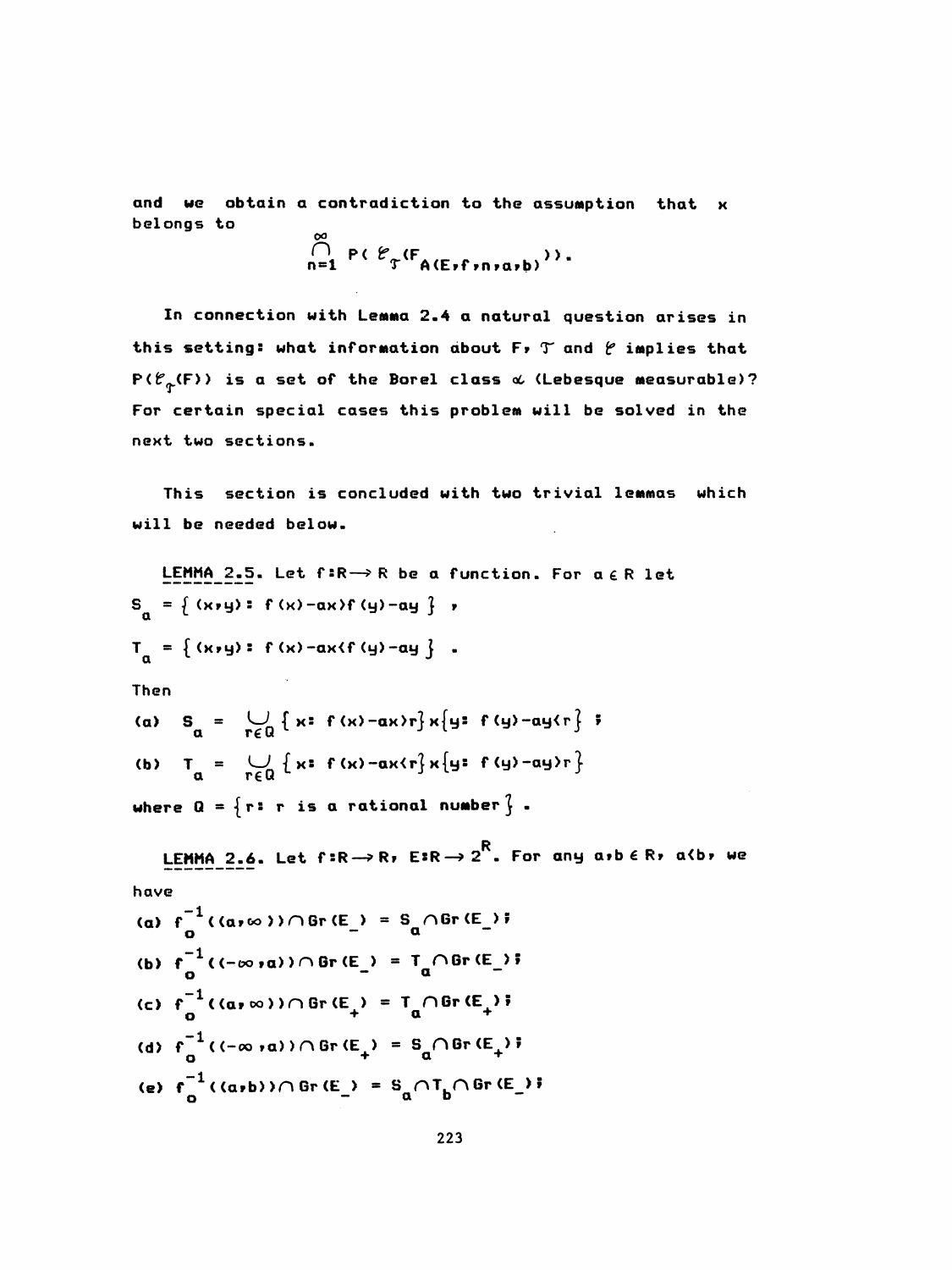(f)  $f_0^{-1}((a,b))$   $\bigcap$  Gr  $(E_+) = S_h \bigcap T_n \bigcap$  Gr  $(E_+)$ where  $S_{\alpha}$ , T are as in Lemma 2.5.

The trivial proofs are omitted.

## 3. The classification of D, e and the extreme  $f$ -derivatives for the ordinary and qualitative derivation systems

In this section we will investigate the semi-Borel and Baire classification and Borel, Lebesgue and Baire measurability of the multifunction of all ordinary and qualitative  $\varepsilon$ -derived numbers.

DEFINITION 3.1. Let  $a \in 2^R$ ,  $a \neq \emptyset$ . A multifunction F:R  $\rightarrow$  2  $^{\star}$  is lower (upper) semi-  $a$  -measurable (briefly F  $\in$   $a^{\top}$  $(F \in a^+)$  if  $F^+(a, \infty)$  ie a  $(F^+(E-\infty,a)) \in \mathcal{A}$  if  $\sigma$  all  $a \in \mathbb{R}$ . Let  $Q_{\!\omega}$  denote the family of all sets of the Borel additive class  $\alpha$  . A multifunction  $F:R\to 2^{R^*}$  is a lower (upper) semi-Borel multifunction of class  $\omega$  , if  $F \in \overline{Q_{\omega}}$  (F  $\in \overline{Q_{\omega}^{+}}$  ). F is a Baire multifunction of class  $\alpha$  , if  $F \in a_{\alpha}^-\cap a_{\alpha}^+$  . F is Borel (Lebesgue, Baire) measurable if  $F^-(G) \in \mathcal{B}_r$  ( $F^-(G) \in \mathcal{L}$ , F (G)  $\in$   $\mathbb{B}$  ) for all  $G \in \mathcal{O}^*$  where  $\mathcal{B}_r$  ,  $\mathcal{L}$  ,  $\mathcal{B}$  is the family of all Borel, Lebesgue, Baire sets respectively. By  $\sigma \alpha$  ( $\delta \alpha$ ) we denote the smallest  $\sigma$ -additive ( $\sigma$ -multiplicative) family generated by  $a$ . Let  $\circ a = \{ A \in \mathbb{R} : R \setminus A \in \mathcal{Q} \}$ .

In order to achieve our goal, we must investigate the structure of the set of fixed points of  $\mathcal{C}_{\textrm{T}}$ <sup>(F</sup>A(E,f,n,a,b)<sup>)</sup>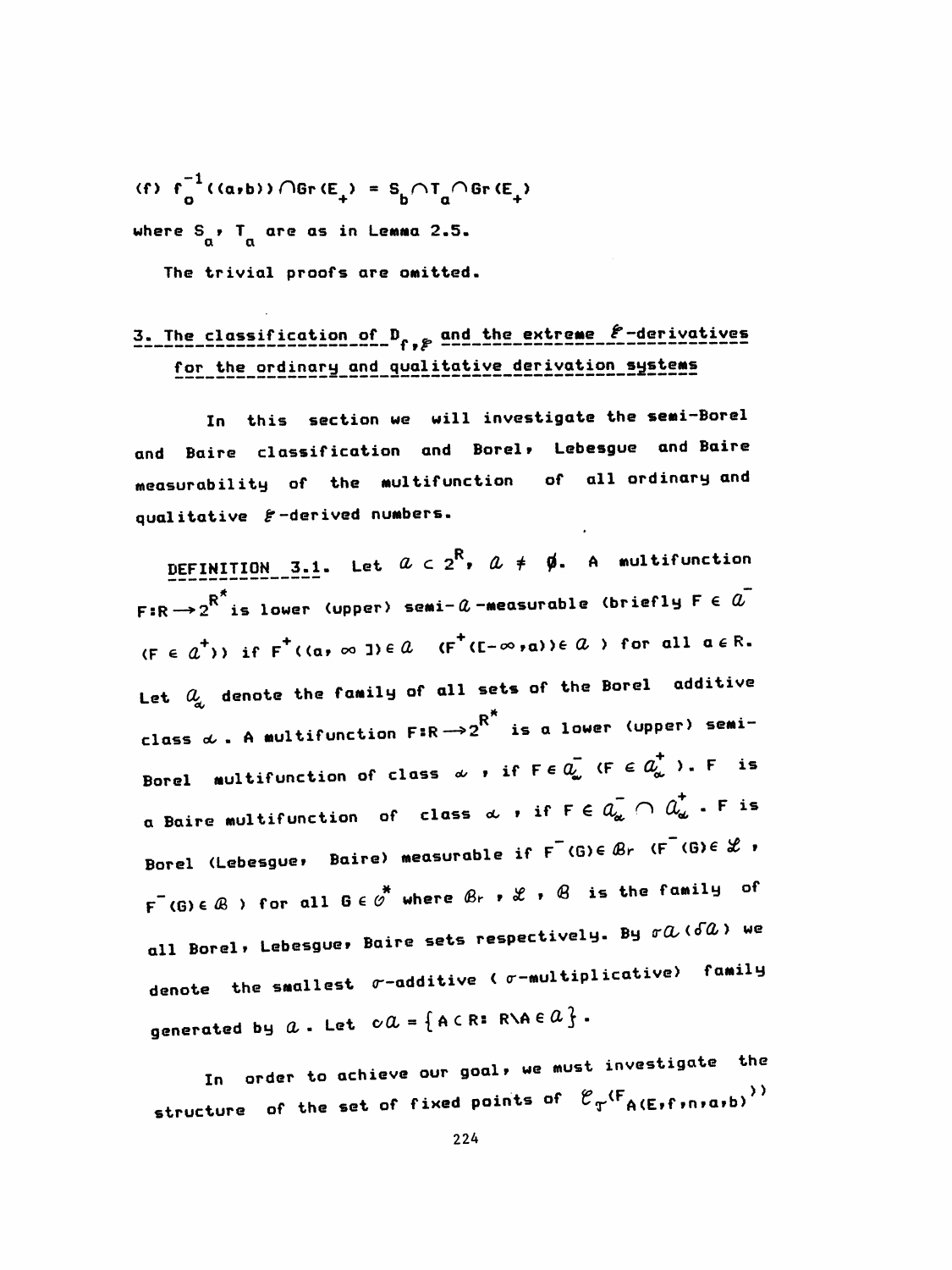(see Lemma 2.4) for  $T = \emptyset$  . The following lemma shows that this is possible when A(Exfrnxarb) is of suitable type.

Lemma 3.2. Let  $a \in 2^R$  be a  $\sigma$ -additive and multiplicative family,  $\varnothing \subset \mathcal{Q}$  ,  $S \subset R \times R$ ,  $S \in \sigma(\mathcal{Q} \times 2^R)$ . Let  $\phi \notin \mathcal{C} \subset 2^R$ ,  $\varnothing \neq \phi$ have the following property: if  $\sum_{n=1}^{\infty} A_n \in \mathcal{E}$ , then there is an n such that  $A_n \in \mathcal{C}$ . Then  $F \in \mathcal{C}_g(F_{S})$ )  $\in \delta \mathcal{U}$ .

**PROOF.** Let A<sub>n</sub> = { $(x,y):x+1/n>yx-1/n$ }. Then  $x \in F$  ( $\mathcal{C}_0(F_S)$ ) if and only if for all  $n \in \mathbb{N}$  there is  $A(n) \in \mathcal{C}$  such that A(n)  $\subset S_{\kappa} \cap (x-1/n)x+1/n \setminus \{x\}$  =  $F_{S}(x) \cap (x-1/n)x+1/n \setminus \{x\}$  =  $F_{S \cap A}$  (x) \{x} .

If  $T \subset R \times R$ , define  $\mathcal{C}(F_T) = \{x \in R : \text{ there is } A \in \mathcal{C} \to AC \}$  $F_T(x) \setminus \{x\}$ . That means  $F \in \mathcal{C}_p(F_S)$ ) =  $\bigcap_{n=1}^{\infty} \mathcal{C}(F_{S \cap A_n})$ . We shall show that  $\ell$  (F<sub>S  $\cap$ A</sup>, )  $\in$   $\alpha$ . It is easy to verify that for any</sub> sequence  $\{T_n\}_{n=1}^{\infty}$ ,  $T_n \in R \times R$ , the equality  $\mathcal{C} F \underset{n=1}{\infty} T$ , =  $\sum_{n=1}^{\infty}$   $\ell$  (F<sub>T</sub>) holds. Since  $\ell \in \mathcal{A}$  and  $\ell$  is a  $\ell$ -additive and multiplicative family, the set  $S \cap A_n$  can be expressed as the union of a sequence of sets  $R_n^i \times S_n^i$  where  $R_n^i \in \Omega$  ,  $S_n^i \in 2^R$ . That  $\ell$  (F<sub>S  $\cap$ A<sub>n</sub></sub>) =  $\bigcup_{i=1}^{\infty}$  (F<sub>1</sub>). Since  $\ell$  (F<sub>1</sub>) = { $x \in \mathbb{R}$ <sup>1</sup><br> $R_{\infty}$ <sup>1</sup> $xS_{\infty}$ <sup>1</sup> means

there is  $A \in \mathcal{C}$ ,  $A \subset F$ <br> $R_X^i \times S_X^i$   $\{x\} \setminus \{x\} = S_n^i \setminus \{x\}$ ,  $\mathcal{C}(F)$   $\{x, s\} = R_n^i$  if  $x \in R_n^{\mathbf{i}}$  and there is  $A \in \mathcal{C}$  such that  $A \subset S_n^{\mathbf{i}} \setminus \{x\}$  and  $\mathcal{C} \subset R_n^{\mathbf{i}} \times S_n^{\mathbf{i}} = R_n^{\mathbf{i}} \times S_n^{\mathbf{i}}$  $\phi$  otherwise. Hence  $\ell$ <sup>(F</sup>So<sub>A</sub>) E  $Q$ .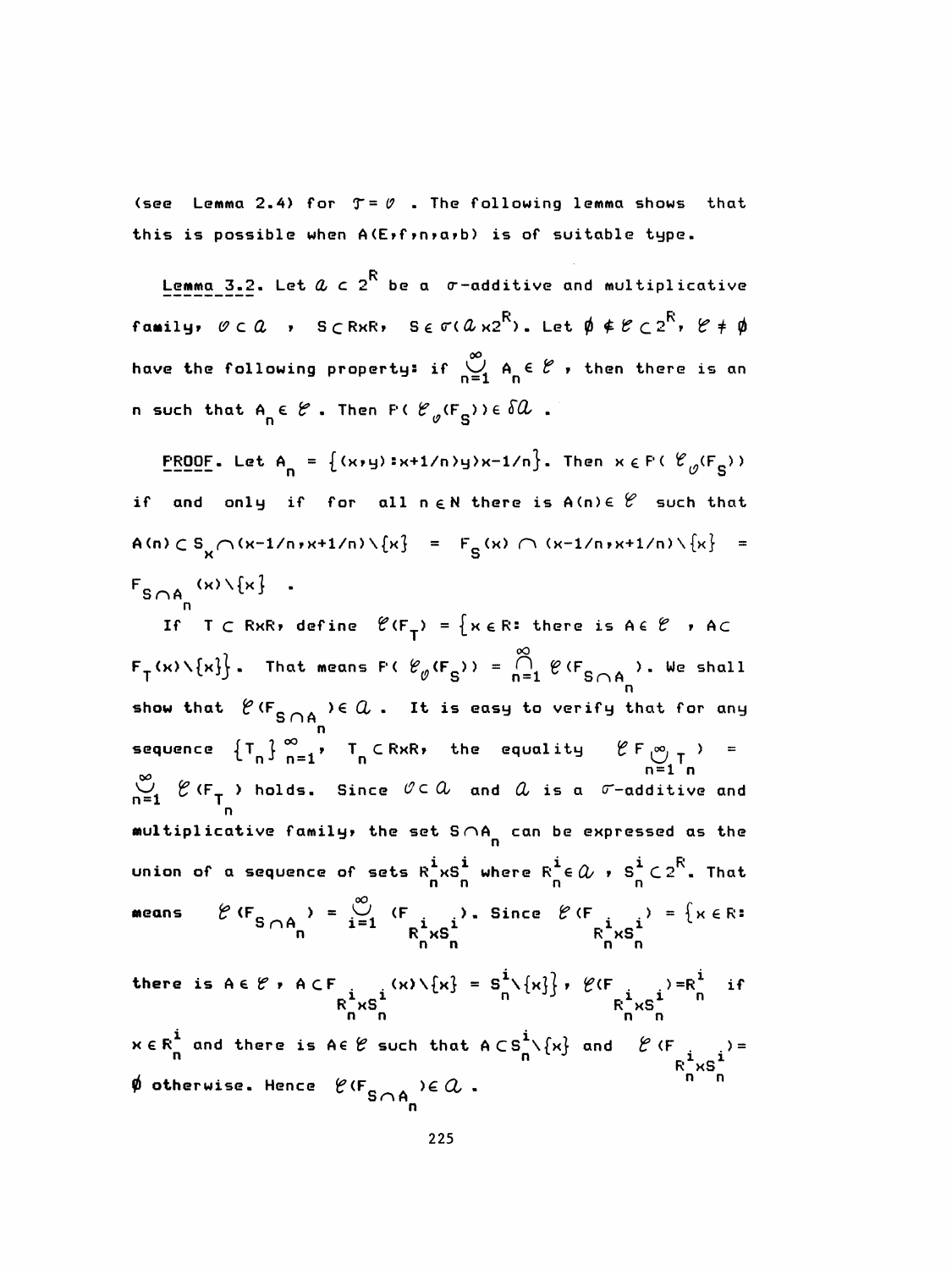**THEOREM** 3.3. Let  $\alpha$  be a  $\sigma$ -additive and multiplicative family,  $0 \subset \Omega$ , f:R->R. Let  $f = (R, \theta, E, f)$  be a DS in which Br (E)  $\epsilon \sigma$  (  $\alpha$  x2<sup>R</sup>) and  $\ell$  has the property of Lemma 3.2.

(a) If  $f \in a^-$  (fe  $a^+$  ) and  $f$  is left-sided, then  $D_{f \circ f} \in c6a^+$  $\overline{(\mathbf{B}_{f,k})^2} \in \sigma \delta \overline{a}$  ) and  $\overline{f}_{g}^* \in \sigma \delta \overline{a}^+$   $(\underline{f}_{g}^* \in \sigma \delta \overline{a}^-)$ .

(b) If  $f \in \overline{a}^-$  ( $f \in \overline{a}^+$ ) and  $\overline{e}$  is right-sided, then  $D_{f \circ f} \in \overline{co} \overline{a}^ (D_{\varepsilon}, \varepsilon \in \varepsilon \wedge \varepsilon \overline{a}^+)$  and  $\underline{\varepsilon}_{\varepsilon}^* \in \varepsilon \wedge \varepsilon \overline{a}$   $(\overline{\varepsilon}_{\varepsilon}^* \in \varepsilon \wedge \varepsilon \overline{a}^+)$ .

(c) If  $f \in a^+ \cap a$ , then  $D_{f,g}^-$  (Earb I)  $\in \delta a$  for any arb  $\in R^*$  ra(b. Hence  $D_{s}$   $\epsilon$   $\circ$   $\delta a^{\dagger}$   $\cap$   $\circ$   $\delta a^{\dagger}$  and  $\bar{f}_{g}$   $\epsilon$   $\circ$   $\delta a^{\dagger}$ ,  $f_{g}$   $\epsilon$   $\circ$   $\delta a^{\dagger}$ .

**PROOF.** (a) Since  $\xi$  is left-sided, Gr(E)=Gr(E\_)  $\epsilon$   $\sigma$ ( $\alpha$   $\kappa$ 2 $^{\sf R}$ ). Let  $f \in \tilde{a}$  if  $f \in \tilde{a}^+$ ). By Lemma 2.5,  $S_{a-1/n} \cap \text{Gr}(E_n) \in \sigma(\tilde{a} \times 2^R)$  $(T_{\text{at1}/\text{p}} \cap \text{Gr(E)} \in \sigma(\alpha \times 2^R))$ . By Lemma 2.6(a) (Lemma 2.6(b)),  $A(E_{1}f_{1}n_{1}a_{1}\infty) = f_{n}^{-1}((a-1/n_{1}\infty))\cap Gr(E_{n}) = S_{a-1/n}\cap Gr(E_{n}) \in$  $\sigma(Q \times 2^R)$  (A(Exfraction  $\sigma(Q \times 2^R)$ ) =  $f_{\alpha}^{-1}$  ((- $\infty$   $\sigma(1/n)$ )  $\cap$  Gr(E\_) =  $T_{\text{at1/0}}$  of (E\_)  $\in \sigma(\ell \times 2^R)$ ) for any  $\alpha \in R$ . By Lemmas 3.2 and 2.4,  $D_{f,f}^{-}$  (Ear  $\infty$  ))  $\in$   $\delta a$  ( $D_{f,f}^{-}$  (E- $\infty$  ral)  $\in$   $\delta a$  ). Hence  $D_{f,f}$   $\in$   $\in$   $\infty$  $a^{+}$  $(D_{f,g} \in c \cdot \delta \overline{a})$ . Since  $\overline{f}^{p-1}_f$  (Ear  $\infty$  )) =  $D_{f,g}$  (Ear  $\infty$  ))  $\in \delta \overline{a}$  $(\underline{f}^{r-1}_{k}(L-\infty,a)) = D_{\underline{f}^r,k}(L-\infty,a) \in \delta(a)$  for all  $a \in R$ ,  $\overline{f}^r_{k} \in \sigma \delta a^+$  $(\underline{f}^{\prime}_{\alpha} \in \alpha \delta \overline{a}^{\prime})$ . (b) Since  $\gamma$  is right-sided, Gr(E) = Gr(E<sub>+</sub>)  $\epsilon$   $\sigma$ ( $\alpha$   $\text{x2}^\text{R}$ ). Let

 $f \in a^-(f \in a^+)$ . By Lemma 2.5,  $S_{a+1/n} \cap$  Gr  $(E_+) \in \sigma(a \times 2^R)$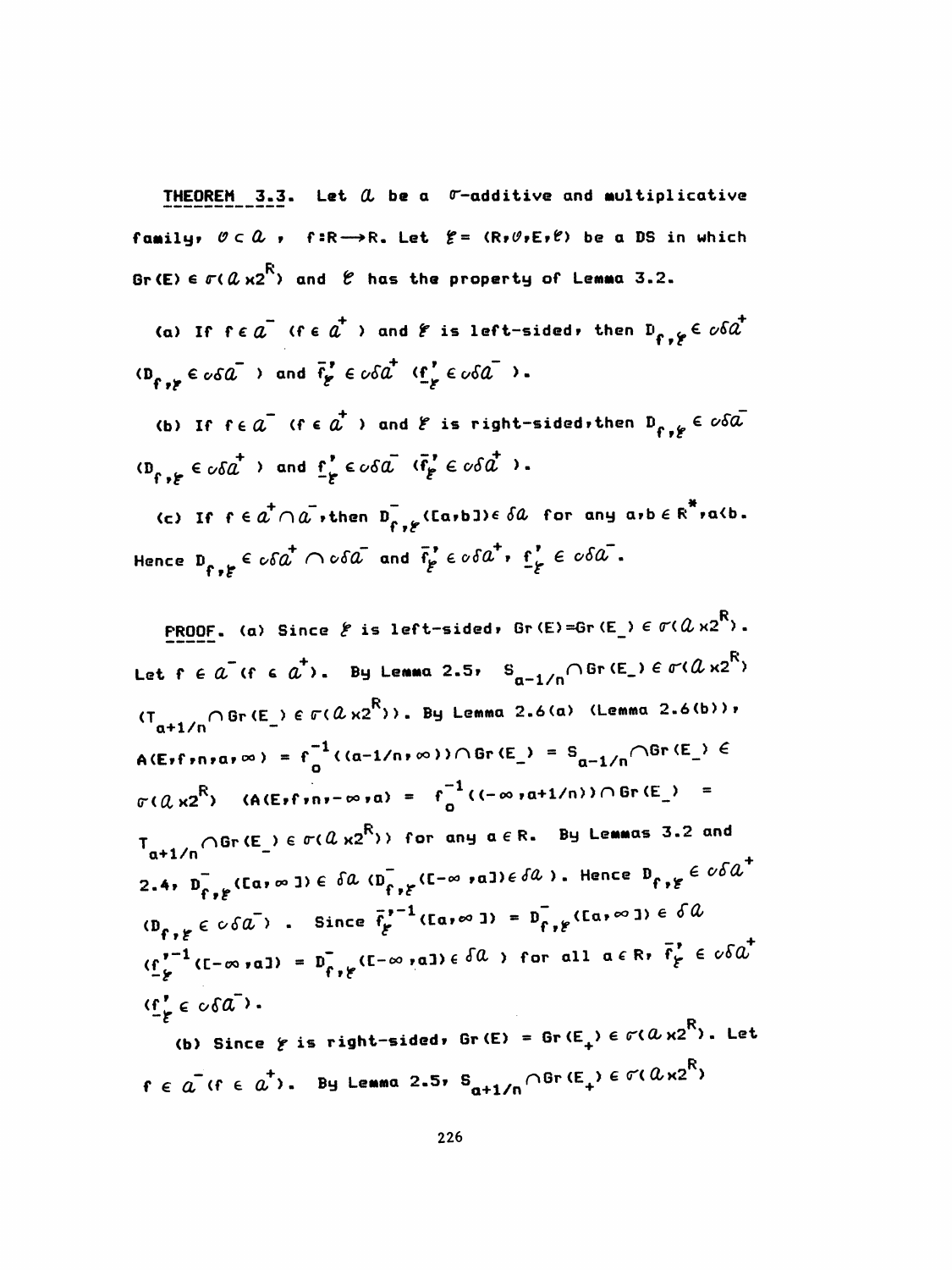$(T_{\alpha-1/n} \cap \text{Gr} \times E_+) \in \sigma(\alpha \times 2^R)$ ). By Lemma 2.6(d) (Lemma 2.6(c)),  $A(E_{1}f_{1}n_{1}-\infty n_{1}) = f_{0}^{-1} ((-\infty n_{1}1/n)) \cap \text{Gr}(E_{+}) = S_{n+1/n} \cap \text{Gr}(E_{+}) \in$  $\sigma(a \times 2^R)$  (A(Exfiniar  $\infty$ ) = f<sup>-1</sup>((a-1/n) $\infty$ ))  $\cap$  Gr(E<sub>+</sub>) = T<sub>n-1/n</sub> $\cap$ Gr(E<sub>1</sub>)  $\in \sigma(a \times 2^{\mathsf{R}})$ ) for all  $a \in \mathsf{R}$ . By Lemmas 3.2 and 2.4,  $D_{f,g}^{\dagger}(I-\infty)$  all  $\in \delta\mathcal{U}$  ( $D_{f,g}^{\dagger}(Ia,\infty)$ )  $\in \delta\mathcal{U}$ ) hence  $D_{f,g}$ ,  $\underline{f}_{g}^{\dagger} \in \circ \delta\mathcal{U}$  $(D_{f+1}, \bar{f}'_f \in \circ \delta a^+)$ .

(c) Let  $N = \{(x, y) : x\}$ ,  $N^+ = \{(x, y) : x\}$ . Since  $N^-, N^+ \in \sigma(Q \times 2^R)$ ,  $Gr(E) = Gr(E) \cap N^- \in \sigma(Q \times 2^R)$ ,  $Gr(E_+) =$ Gr (E)  $\cap$  N<sup>+</sup>  $\in$   $\sigma$  ( $a$   $\times$ 2<sup>R</sup>).  $f \in a^{-} \cap a^{+}$ . Hence  $S_{a-1/n}$ ,  $T_{a-1/n}$ ,  $S_{b+1/n}$ 

 $T_{h+1/n} \in \sigma(0 \times 2^R)$  for all arb  $\in R$ r n  $\in N$  by Lemma 2.5. There are four cases. (1) a,b  $\in$  R, a(b. (2)  $\alpha = -\infty$  , b  $\in$  R. (3)  $a \in R$ ,  $b = \infty$ . (4)  $a = -\infty$ ,  $b = \infty$ .

Case (1).By Lemma 2.6 (e), (f)  $A(E,f,n, a,b) = (f_1^{-1}(a-1/n,$ b+1/n))  $\cap$  Gr (E\_))  $\cup$  (f\_1 ((a-1/n,b+1/n))  $\cap$  Gr (E\_)) = (S\_1/n  $\cap$  $T_{b+1/n} \cap \text{Gr}(E_+)$   $\cup$   $(S_{b+1/n} \cap T_{a-1/n} \cap \text{Gr}(E_+)) \in \mathcal{F}(a_{X2}^R)$ . By Lemmas 3.2 and 2.4,  $\overline{D}_{f \bullet f}$  (Ea,b])  $\in \delta \mathcal{Q}$ .

Case (2). By Lemma 2.6 (b), (d),  $A(E,f;n,-\infty,b)$  =  $(f_0^{-1}((-\infty, b+1/n)) \cap \text{Gr}(\mathbb{E}_+)) \cup (f_0^{-1}((-\infty, b+1/n)) \cap \text{Gr}(\mathbb{E}_+)) =$  $(S_{b+1/n} \cap \text{Gr}(E_+)) \cup (T_{b+1/n} \cap \text{Gr}(E_-)) \in \sigma(Q \times 2^R)$ . By Lemmas 3.2 and 2.4,  $\overline{D}_{f,g}$  ( $I - \infty$ , b))  $\in \overline{\partial} \mathcal{U}$ .

Case (3). By Lemma 2.6 (c)  $r(a)$ , A(Eifiniaio) =  $(f_{\alpha}^{-1}((a-1/n,\infty))\cap \text{Gr} (E_{+}))\cup (f_{\alpha}^{-1}((a-1/n,\infty))\cap \text{Gr} (E_{-}))=(T_{a-1/n}\cap \text{Gr} (E_{-}))$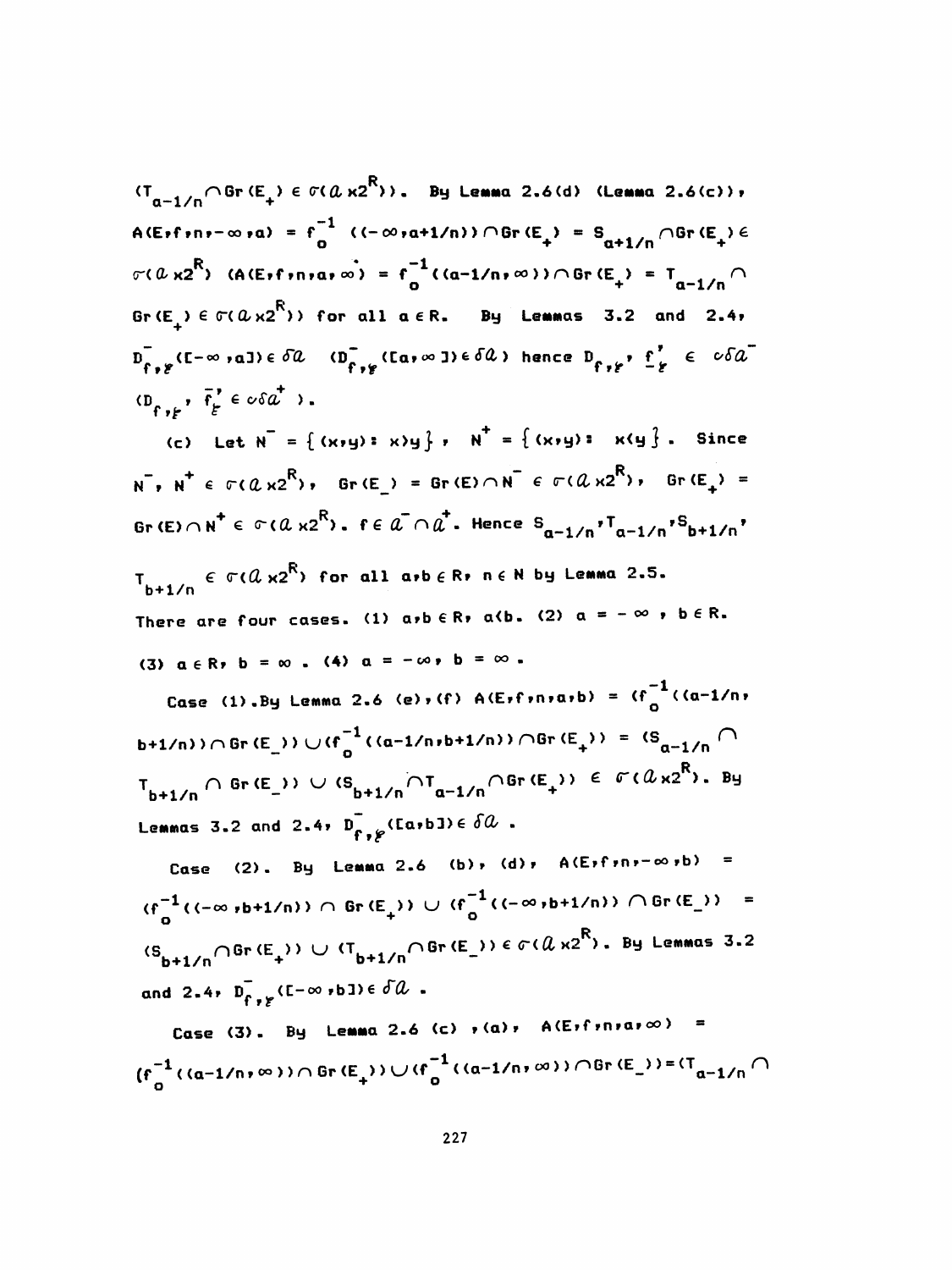$\frac{1}{2}$   $\frac{1}{2}$   $\frac{1}{2}$   $\frac{1}{2}$   $\frac{1}{2}$   $\frac{1}{2}$   $\frac{1}{2}$   $\frac{1}{2}$   $\frac{1}{2}$   $\frac{1}{2}$   $\frac{1}{2}$   $\frac{1}{2}$   $\frac{1}{2}$   $\frac{1}{2}$   $\frac{1}{2}$   $\frac{1}{2}$   $\frac{1}{2}$   $\frac{1}{2}$   $\frac{1}{2}$   $\frac{1}{2}$   $\frac{1}{2}$   $\frac{1}{2}$  2.4,  $D_{f,f}^{\dagger}(\mathfrak{a},\infty) \in \delta \mathcal{U}$ . Case (4). A(Exfrnx- $\infty$ ,  $\infty$ ) = Gr(E)  $\in \sigma$ ( $a$ x2<sup>R</sup>) and by Lemmas 3.2 and 2.4,  $\overline{D}_{f,f}^{\dagger}(I-\infty,\infty) \in \delta \mathcal{Q}$ .

Now we obtain the following consequence of Theorem 3.3 for the semi-Borel classification of  $D_{f, y}$ .

COROLLARY 3.4. Let  $f$  be an ordinary or qualitative DS in which Gr(E)  $\epsilon \sigma (Q_{\rm g} \kappa 2^{\rm R})$ .

(a) If f is a lower (upper) semi-Borel function of class  $\alpha$  and  $\beta$  is left-sided, then the upper (lower) extreme  $\beta$ -derivative of f is an upper (lower) semi-Borel function of class  $\alpha$ +1 and  $D_{f^*,f^*}$  is an upper (lower) semi-Borel multifunction of class  $\alpha+1$ .

(b) If f is a lower (upper) semi-Borel function of class  $\omega$  and  $\xi$  is right-sided, then the lower (upper) extreme  $\xi$ -derivative of f is a lower (upper) semi-Borel function of class  $\alpha+1$  and  $B_{f^*,f^*}$  is a lower (upper) semi-Borel multifunction of class  $\alpha+1$ .

(c) If f is a Borel function of class  $d$ , then the upper (lower) extreme  $f$ -derivative of f is an upper (lower) semi-Borel function of class  $\alpha+1$  and  $D_{f^*,f'}$  is a Baire multifunction of class  $\alpha+1$ .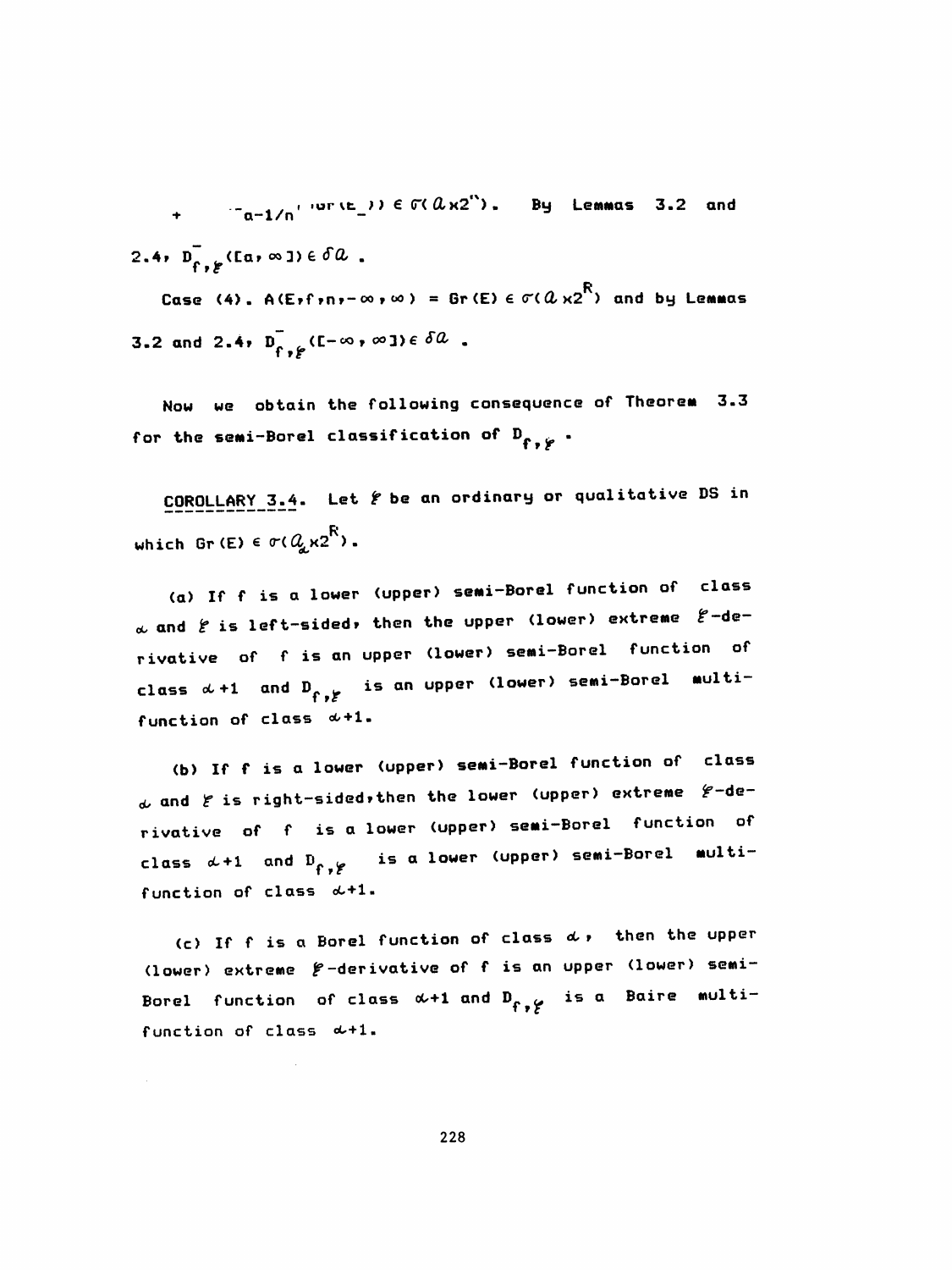REMARK 3.5. The results of Theorem 3.3. and Corollary 3.4 can be remembered very easily. If the sing + (-) corresponds to a right (left)-sided DS, then the assertions of Theorem 3.3 and Corollary 3.4 can be read out of the following tables by the rules concerning the multiplication of negative and positive numbers.

| f     | ع                    | $\frac{D_{f,f}}{f}$ |                                           | ع | $\mathbf{D}_{\mathbf{f},\mathbf{g}}$ |
|-------|----------------------|---------------------|-------------------------------------------|---|--------------------------------------|
| $a^+$ | +                    | $\cos a^+$          | $a_{d}^{\dagger}$                         |   | u<br>$d+1$                           |
| a     |                      | $\cos a^+$          | $a_{\!\scriptscriptstyle \pmb{\omega}}^-$ |   | $\frac{u}{\underline{u}+1}$          |
| $a^+$ |                      | $c\delta a$         | $a_{\!\scriptscriptstyle \pmb{\omega}}$   |   | $u_{d+1}$                            |
| a     | $\ddot{\phantom{1}}$ | $c\delta a$         | $a_{\!\star}$                             |   | $a_{d+1}$                            |

For example, if  $f \in a^+$  and  $f$  is left-sided, then  $D_{f, f} \in \infty$  $(* + \text{times} - = -" \text{ see line 3}).$ 

For the classification of the extreme  $f$ -derivatives we have another rule. If the sign +  $(-)$  corresponds to the upper (lower) extreme f-derivative, then we can read out of the following tables: If  $f \in \tilde{a}$  and  $f$  is right-sided, then the lower extreme  $f$ -derivative is lower semi- $c\delta a$ -measurable  $($ " - times + = - " see line 4).

| Ł                | ع | $\bar{f}'_{\ell}$     | $\sum_{i=1}^{n}$ |
|------------------|---|-----------------------|------------------|
| $a^+$            |   | $c\delta a^{\dagger}$ |                  |
| $\bm{a}^-$       |   | $c\delta a^*$         |                  |
| $a^+$            |   |                       | cc6a             |
| $\boldsymbol{a}$ |   |                       | $\circ$ sa       |

|                                                                                | ٦ | $\bar{f}'_{\bm{r}}$ | <u>ና'</u><br><u>– ዶ</u> |
|--------------------------------------------------------------------------------|---|---------------------|-------------------------|
| $a^+_{\bullet}$                                                                |   | $a_{d+1}^{\dagger}$ |                         |
| $a_{\scriptscriptstyle \bullet\hspace{-1pt}\bullet}^{\scriptscriptstyle \top}$ |   | $a_{d+1}$           |                         |
| $a^{\dagger}_{\alpha}$                                                         |   |                     | $a_{d+1}$               |
| $a_{\bullet}^-$                                                                |   |                     | $a_{d+1}$               |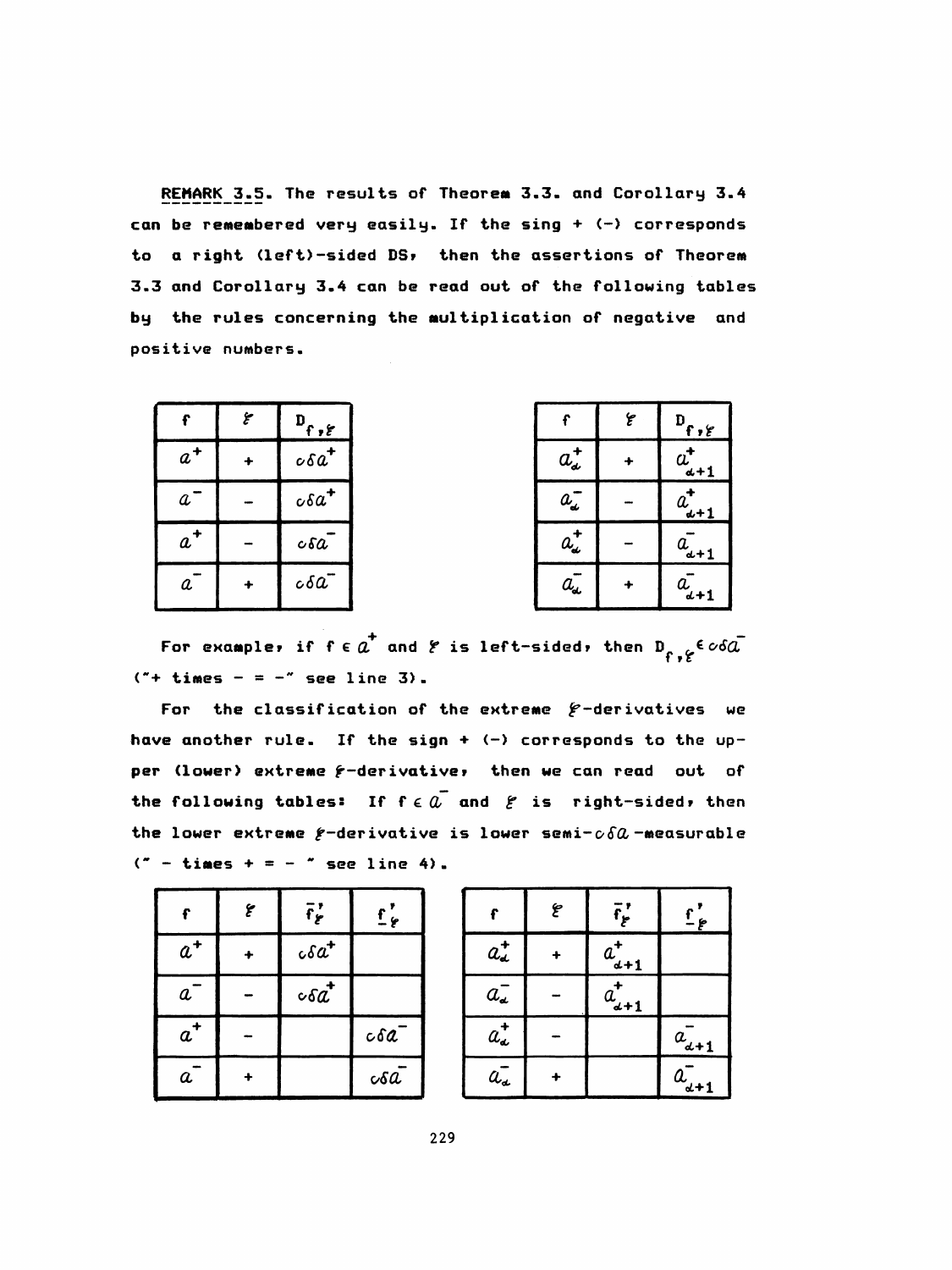Our next consequence of Theorem 3.3 deals with measurability of  $D_{f_1,f_2}$  ,  $\overline{f'_f}$  ,  $f'_2$  .

COROLLARY 3.6. Let  $f$  be an ordinary or qualitative DS in <u>COROLLARY 3.6</u>. Let  $\epsilon$  be an ordinary or qualitative DS in<br>which Gr(E)  $\epsilon \sigma$ ( $\theta$ r x 2<sup>R</sup>),  $\sigma$ ( $\alpha$  x 2<sup>R</sup>),  $\sigma$ ( $\theta$  x 2<sup>R</sup>) respectively. If f is Borei» Lebesgue» Baire Measurable respectively» then  $\overline{f}^{\prime}_{\overline{f}}$  ,  $\overline{f}^{\prime}_{\overline{f}}$  ,  $\overline{D}_{f}$  ,  $f$  are Borel, Lebesgue, Baire measurable respectively .

PROOF. By Theorem 3.3(c),  $D_{f,f}^{\top}$  (Ca,b3)e  $\theta$ r ,  $\mathscr L$  ,  $\theta$  , rec),  $D_{f,f}^-$  (Ea,bJ)e  $\theta$ r ,<br>\*, a(b. Since  $D_{f,f}^-$  ( $\sum_{n=1}^{\infty}$ spectively, for all  $a$ ,  $b \in R^*$ ,  $a$  (b. Since  $D_{f, g}$  ( $\bigcup_{n=1}^{\infty} A_n$ ) =  $\bigcup_{n=1}^{\infty}$   $D_{f}$ ,  $\beta$  (A ) for all  $A_n \subset R^*$ ,  $D_{f+p}$  (G)  $\in$  Br,  $\mathcal{L}$ ,  $\beta$ , respectively, for all  $0 \in \emptyset^*$ .

The following corollary improves Professor Mišík's results C63.

#### COROLLARY 3.7.

(a) If f is a lower semi-Borel function of class  $d$  , then ,  $\overline{f}^-(D_f f + f^+)$  are upper (lower) semi-Borel functions<br>q +  $\overline{f}^-(Q_f f + f^+)$ of class oL+l.

(b) If f is an upper semi-Borel function of class  $\alpha$  , then  $D_f$  ,  $F = (D^+f + F^+)$  are lower (upper) semi-Borel functions<br>
of close  $d + 1$ . of class  $d+1$ .

(c) If f is a Baire function of class  $d \cdot$  then  $D^+f \cdot D^-f \cdot$  $\overline{f}^+$ ,  $\overline{f}^-$  (D f, D f,  $\overline{f}^-$ ,  $\overline{f}^-$ ) are upper (lower) semi-Borei func-<br>q q q  $\overline{f}$ tions of class  $\alpha+1$ 

In the remainder of this section we will recall some results concerning the ordinary DS which can be found in [5].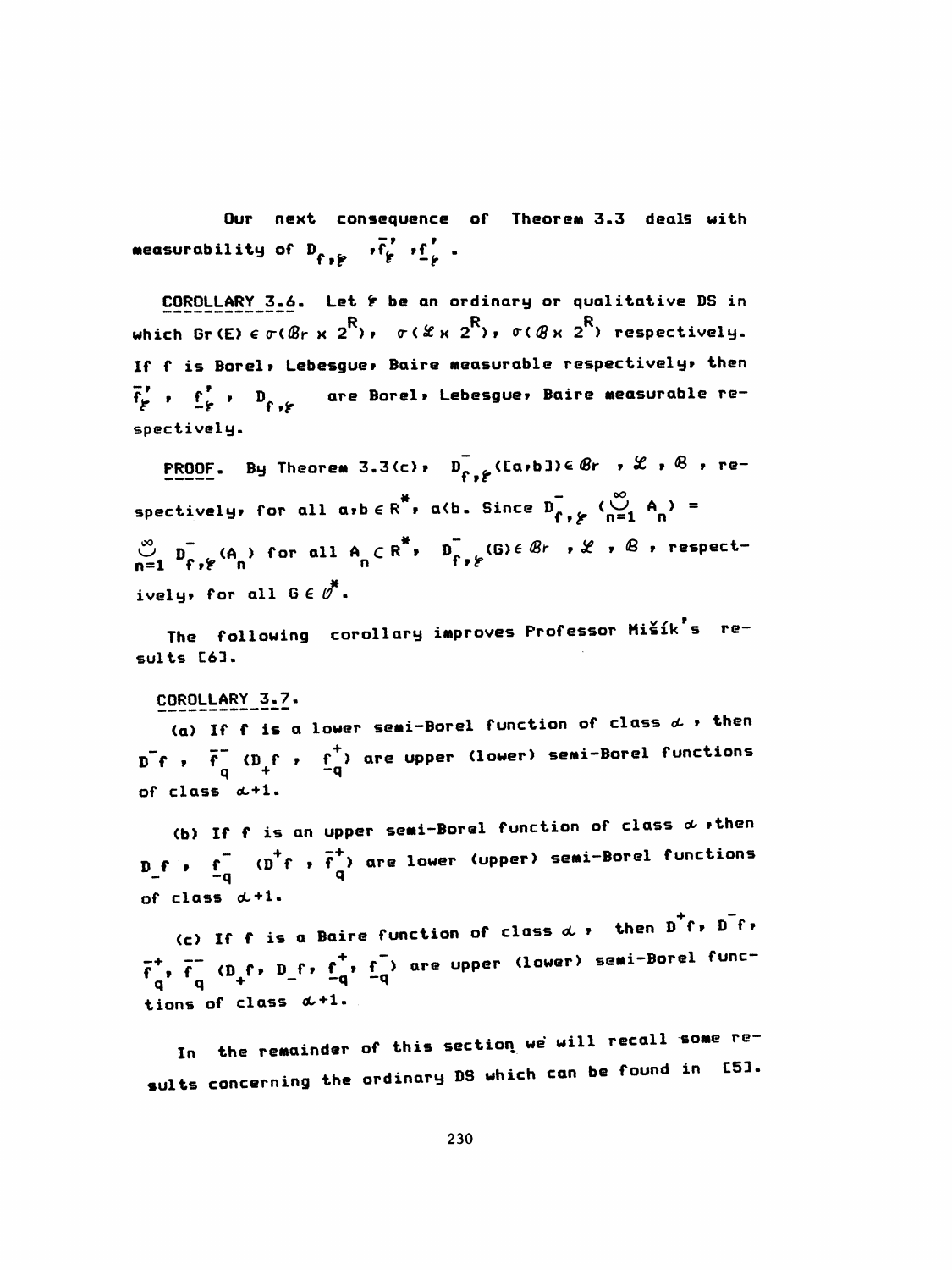As we will see the continuity of E assumed in [1] can be replaced by semi continuity.

DEFINITION 3.8. A multifunction  $E:R \longrightarrow 2^R$  is lower (upper) semi continuous if  $F^-(G) \in \mathcal{O}$  ( $F^+(G) \in \mathcal{O}$ ) for all  $G \in \mathcal{O}$ .

The proof of the following theorems can be found in [5].

THEOREM 3.9 (see Theorem 4.11 in [5]). Let  $f$  be an ordinary derivation system and let f be a Baire function of class one. If Gr(E) is an  $F_{\sigma}$  set and E(x) has x as a point of  $\theta$ -accumulation, then  $D_{f,g} \in a_{\overline{2}}^- \cap a_{\overline{2}}^+$ ,  $\overline{f}_{g}^* \in a_{\overline{2}}^+$ ,  $\underline{f}_{g}^* \in a_{\overline{2}}^-$ .

Consequently, if E is a closed valued upper semi continuous multifunction (that means Gr(E) is closed), then Theorem  $3.9$  holds.

THEOREM 3.10 (see Theorem 4.14 in [5]). Let  $\varepsilon$  be an ordinary DS and let f be a continuous function. If E is a lower semi continuous multifunction and E(x) has x as a point of  $\mathscr{O}$  -accumulation, then  $D_{f, f} \in \mathscr{L}_1 \cap \mathscr{L}_1^+$ ,  $\bar{f}_f' \in \mathscr{L}_1^+$ ,  $f'_f \in \mathscr{L}_1^-$ .

COROLLARY 3.11 (see also Corollary 10 of [1]). Let & be a congruent and ordinary DS. If f is a continuous function, then  $\overline{f'_p} \in a_1^+$ ,  $\underline{f'_p} \in a_1^-$  and  $D_{f_{p,p}} \in a_1^- \cap a_1^+$ .

### 4. The classification of D<sub>f, p</sub> and the extreme f-derivatives for the approximate derivation systems

This section is devoted to the semi-Borel classification and Lebesgue measurability of the multifunction of all approximate  $\ell$ -derived numbers and  $\bar{f}_{\alpha}^+$ ,  $f_{\alpha}^+$ ,  $\bar{f}_{\alpha}^-$ ,  $f_{\alpha}^-$ . First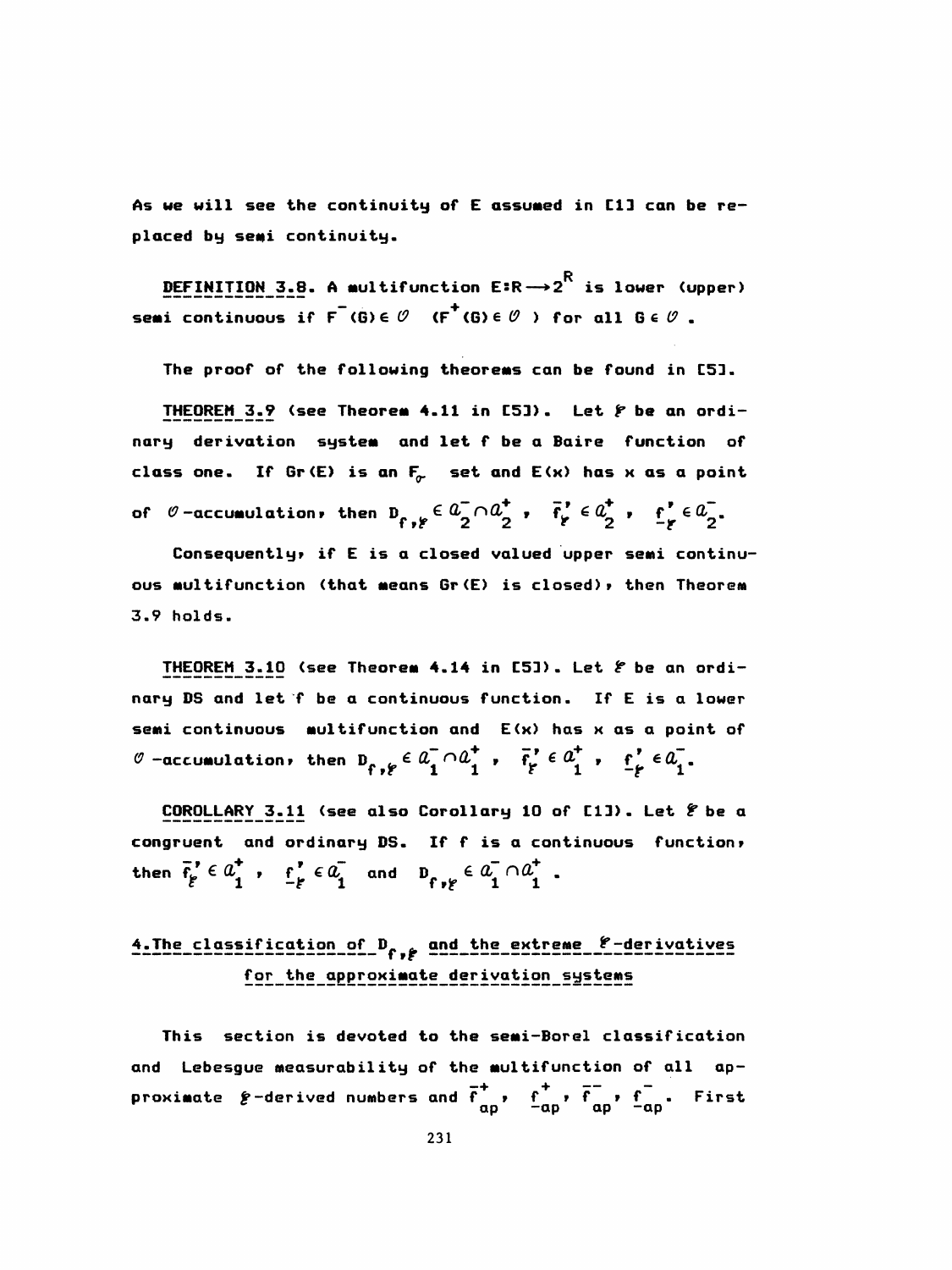all we must solve the structure of the set of fixed of points of certain multifunctions for the density topology 2. This is solved by the following three lemmas.

LEMMA 4.1. Let  $a \in 2^R$  be a  $\sigma$ -additive and multiplicative family,  $\phi$ ,  $Re\ \theta$ ,  $S = \bigcup_{n=1}^{J} A_i x B_i$ ,  $A_i \epsilon \alpha$ ,  $B_i \epsilon \mathcal{L}$ . If: $R \rightarrow R^*$  is defined as  $f(x) = \lambda(F_{g}(x))$  ( $\lambda$  is Lebesgue measure), then  $f^{-1}((a, \infty)) \in \mathcal{Q}$  for all  $a \in \mathbb{R}$ .

PROOF. Let  $I = 2$   $\begin{cases} B_1 \cdot \cdot \cdot \cdot B_J \\ B_K \in I \end{cases}$ ,  $I_a = \{ i \in I : \lambda \in \bigcup_{B_k \in I} B_k \} \le a \}$ . We shall show that  $\{x: f(x) \le a\} = \bigcup_{i \in I} F_S^{\dagger}(\bigcup_{B_i \in i} B_i)$ . If  $x \in$  $f^{-1}(I-\infty, a])$ , then  $\lambda(F_S(x)) = \lambda((\bigcup_{i=1}^J A_i x B_i)_{x}) = \lambda(\bigvee_k \{B_k : x \in A_k\}) \le a$ . Hence  $i_{\alpha} := \{B_{k} : x \in A_{k}\} \in I_{\alpha}$  and  $x \in F_{S}^{+}(\bigcup_{B_{k} \in I_{\alpha}} B_{k})$ . If  $x \in \bigcup_{i \in I_n} F_i^{\dagger}(\bigcup_{B_i \in i} B_i)$ , then there is an  $i_0 \in I_a$  such that  $F_S(x) \subset \bigcup_{B_k \in I_n} B_k$ . Hence  $\lambda(F_S(x)) = f(x) \le a$ .

The following two equalities finish the proof:

$$
F_S^+(B_k^{\text{cl}}B_k) = R\backslash F_S^-(R\backslash B_k^{\text{cl}}B_k),
$$
  

$$
F_S^-(R\backslash B_k^{\text{cl}}B_k) = \bigcup_{\mathbf{m}} \{A_{\mathbf{m}}^B B_{\mathbf{m}} \cap (R\backslash B_k^{\text{cl}}B_k) \neq \emptyset \}.
$$

LEMMA 4.2 Let S =  $\bigcup_{i=1}^{\infty} A_i \times B_i$ ,  $A_i \in \mathcal{Q}$ ,  $B_i \in \mathcal{L}$  (  $\mathcal{Q}$  is as in Lemma 4.1). If  $f(x) = \lambda(F_g(x))$ , then  $f^{-1}((a, \infty)) \in \mathcal{U}$  for all  $a \in R$ .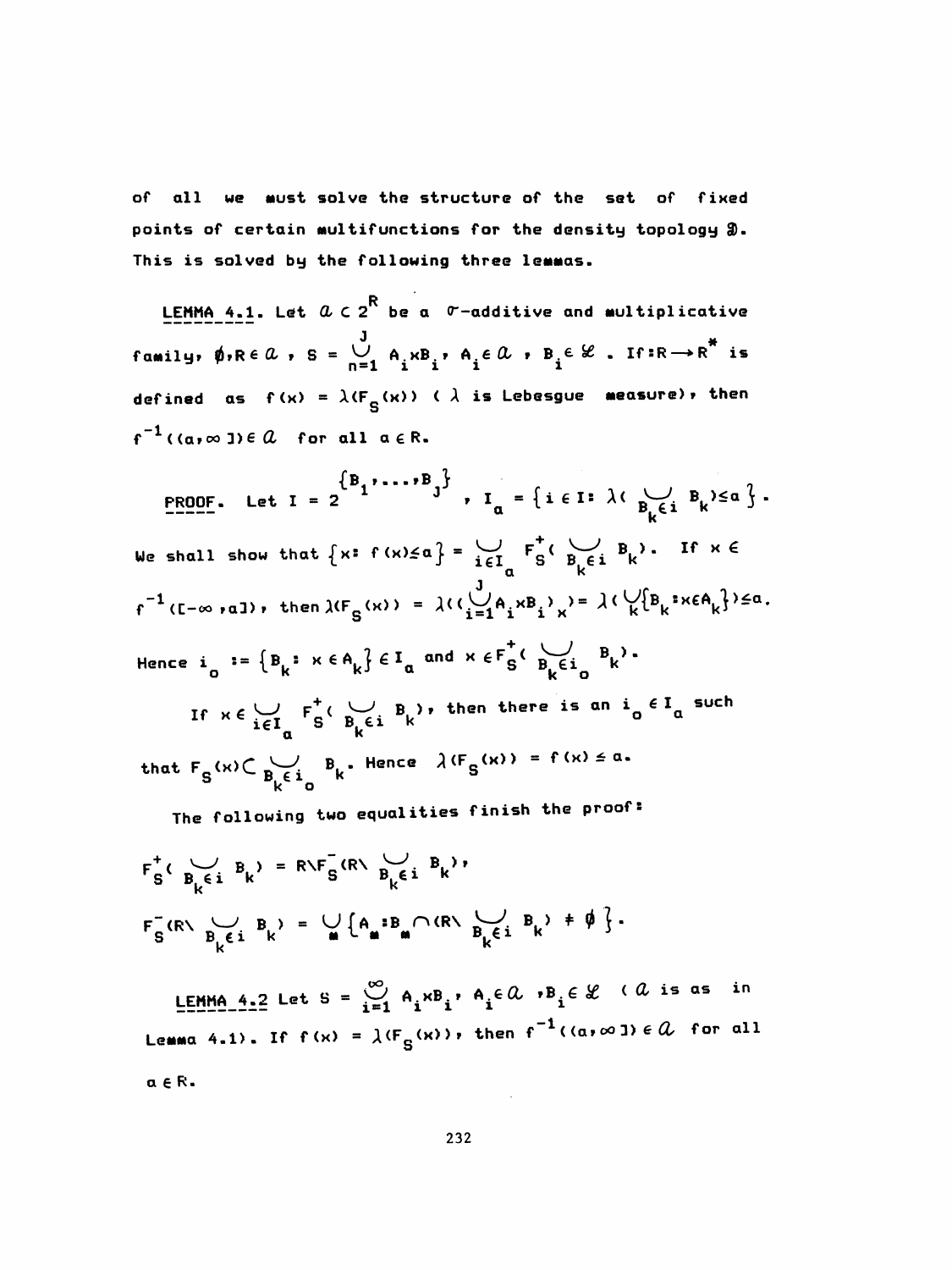**PROOF.** Let  $f(x) = \lambda (F_{S_1}(x))$ ,  $x \in R_1$  = 1, 2,... where  $S_j =$  $\bigcup_{i=1}^{J} A_i \times B_i$ . Evidently,  $F_S$  (x)  $CF_S$  (x) and  $F_S$  (x) =  $\bigcup_{j=1}^{\infty} F_S$  (x) for all  $x \in R$ . Hence  $f(x) = \lambda (F_S(x)) = \lim_{J \to \infty} \lambda (F_{S_J}(x)) = \lim_{J \to \infty} f_S(x)$ for all  $x \in R$ . Since  $\{f_{\overline{1}}\}_{\overline{1}=1}^{\infty}$  is a nondecreasing sequence,  $f^{-1}(\alpha, \infty) = \bigcup_{i=1}^{\infty} \{x : f(x) \geq \alpha\} \in \Omega.$ 

LEMMA 4.3. Let S =  $\bigcup_{i=1}^{\infty} A_i x B_i$ ,  $A_i \in \mathcal{Q}$ ,  $B_i \in \mathcal{L}$ ,  $\mathcal{O} \subset \mathcal{Q}$  ( $\mathcal{Q}$  is as in Lemma 4.1). If  $e = 2^R \setminus \{\phi\}$ , then P( $e_{\phi}(F_{S})$ )  $\epsilon \sigma \delta \alpha$ .

**PROOF.** Let C<sub>n</sub> = {(x,y): x-1/n(y(x+1/n}. Evidently C<sub>n</sub>  $\cap$  S  $\in$  $\sigma$ ( $a \times \mathcal{L}$ ). Since  $x \in P$ ( $\mathcal{C}_{\mathfrak{g}}(F_{\mathbf{S}})$ ) if and only if

$$
\lim_{n \to \infty} \sup_{\infty} n/2(\lambda(F_S(x) \cap (x-1/n, x+1/n))) =
$$

 $\lim_{n\to\infty} \sup_{\infty} n/2(\lambda(F_{S\cap C_{n}}(x))) > 0.$  $P(E_{g_1}(F_{g_2})) = g^{-1}((0,11))$  where g:R  $\rightarrow$  [0,1] is defined as  $g(x) = \lim_{n \to \infty} \sup_{n} n/2(\lambda(F_{S \cap C_{n}}(x)))$ . By Lemma 4.2, for any  $n \in \mathbb{N}$ and  $a \in R$  we have  $\{x: n/2(\lambda(F_{S \cap C_{n}}(x))) > a\} \in \mathcal{U}$ . The equality  $g^{-1}$  ((0,11) =  $\bigcup_{r=1}^{\infty} \bigcap_{n=1}^{\infty} \bigcup_{m=n}^{\infty} \left\{ x: \mathbf{m}/2(\lambda(F_{S \cap C}(\mathbf{x}))) > 1/r \right\}$  finishes the proof.

A motivation for this section came from paper [7] where Professor Mišík showed that the upper (lower) unilateral (i.e.  $E(x) = E(x) \infty$ ),  $E(x) = (-\infty, x]$  respectively) approximate derivative of a function of Baire class  $d$  is a lower (upper) semi-Borel function of class  $\omega+2$ . The following main theorem of this section and its consequences show that E can have more general form.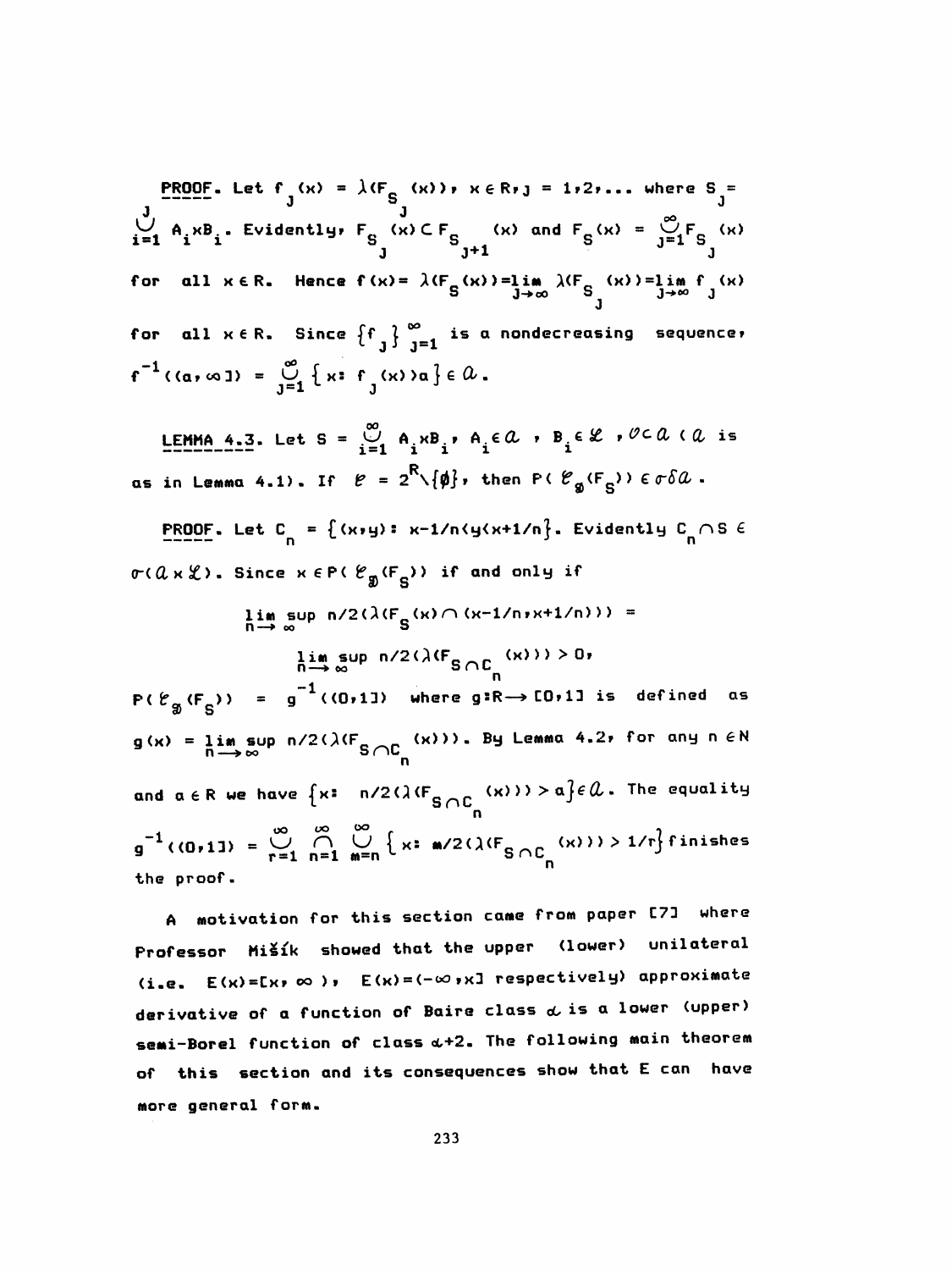THEOREM 4.4. Let  $a$  be a  $\sigma$ -additive and multiplicative family,  $O \subset Q \subset \mathcal{L}$ , f:R->R and let  $\epsilon$  be an approximate DS in which Gr(E)  $\in \sigma(\mathcal{U} \times \mathcal{L})$ .

(a) If  $f \in \tilde{a}$  ( $f \in \tilde{a}^+$ ) and  $\ell$  is left-sided, then  $D_{f \circ f} \in \text{cofof} \hat{a}^{\dagger} \text{ (} D_{f \circ f} \in \text{cofof} \hat{a} \text{ ) and } \bar{f}_{f} \in \text{cofof} \hat{a}^{\dagger} \text{ (} \bar{f}_{f} \in \text{cofof} \hat{a} \text{ )}.$ 

(b) If  $f \in \tilde{a}$  ( $f \in \tilde{a}$ ) and  $f$  is right-sided, then  $D_{f,g} \in \text{cof} \text{a}^{-1}$   $(D_{f,g} \in \text{cof} \text{a}^{-1})$  and  $\underline{f}^{e} \in \text{cof} \text{a} \text{a}^{-1}$   $(\overline{f}^{e}_{g} \in \text{cof} \text{a} \text{a}^{-1})$ .

(c) If  $f \in \tilde{a} \cap \tilde{a}^*$ , then  $D_{f \circ f}$  (Ea,b))  $\in$   $\delta \sigma \delta a$  for all a,b  $\in \tilde{R}^*$ a(b, and hence  $D_{f \ast F} \in \mathcal{C}$  of  $\mathcal{C}$  of  $\mathcal{C}$  and  $\bar{f}_f' \in \mathcal{C}$  of  $\mathcal{C}$  ,  $f'_{\epsilon}$   $\epsilon$   $\epsilon$   $\delta$ σ $\delta$  $\alpha$  .

|                  | عخ | $D_{f,\epsilon}$                    | $\overline{\mathbf{f}}$                   |                              |
|------------------|----|-------------------------------------|-------------------------------------------|------------------------------|
| $a^*$            |    | $\cos\delta t$                      | $\epsilon$ $\delta \sigma \delta \vec{a}$ |                              |
| $\boldsymbol{a}$ |    | $c\delta\sigma\delta d$             | $\cos\delta t$                            |                              |
| $\vec{a}$        |    | $c\delta\sigma\delta\mathcal{L}$    |                                           | $c\delta\sigma\delta\alpha$  |
| $\boldsymbol{a}$ |    | $\epsilon$ $\delta \sigma \delta a$ |                                           | $c\delta\sigma\delta\bar{a}$ |

Considering Lemma 4.3 the proof is similar to that of Theorem 3.3.

COROLLARY 4.5. Let  $f$  be an approximate DS in which Gr (E)  $\epsilon$  $\sigma$ ( $a$ <sub>a</sub> x  $x$ ). The semi-Borel classification of  $D_{f,f}$  ,  $\overline{f}_{f}^{f}$ ,  $\underline{f}_{f}^{f}$  can be read out of the following table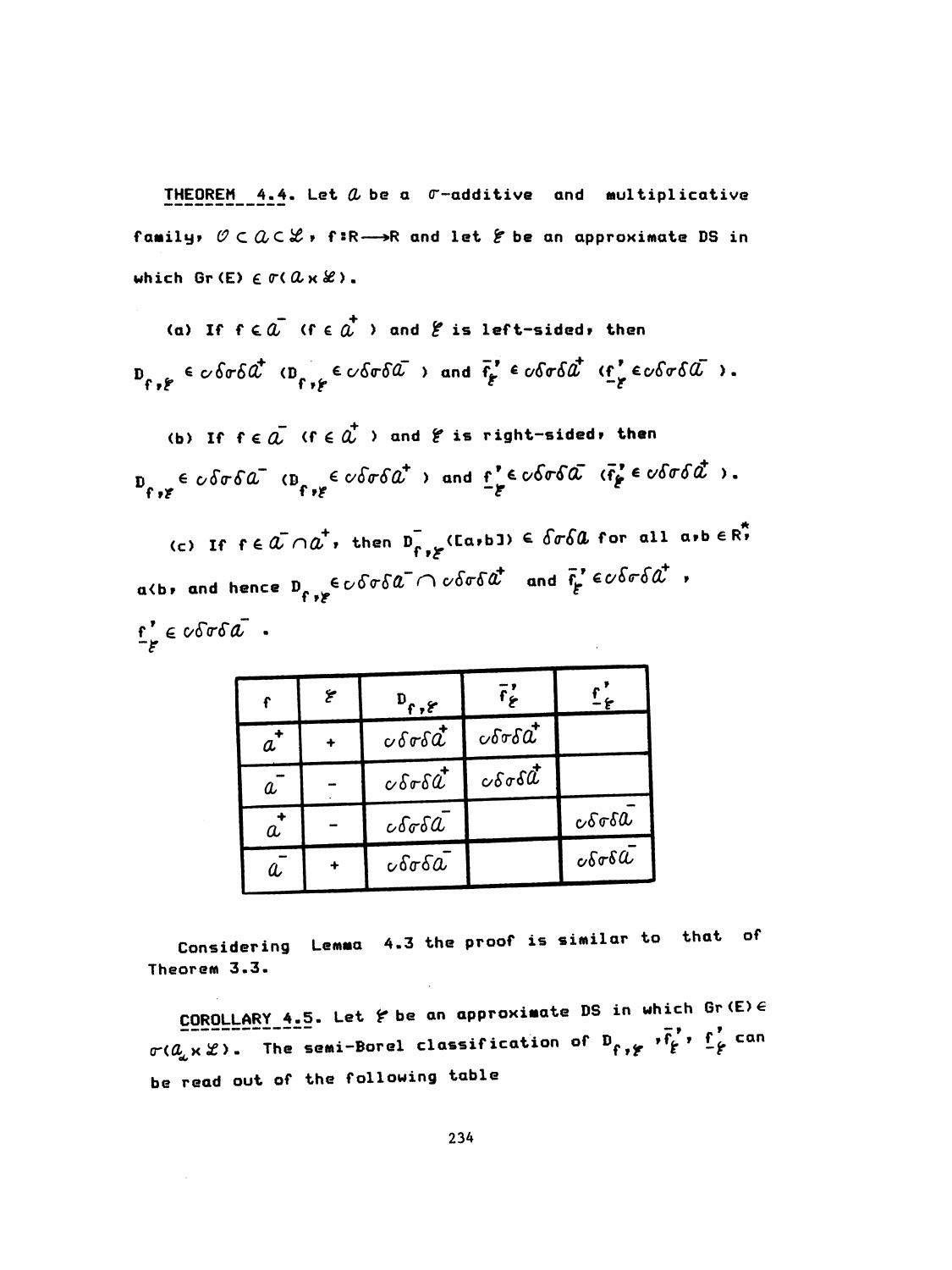|                                       | ع | $D_{f,\xi}$    | $\bar{\mathsf{f}}_{\bm{f}}$ | $\mathbf{f}_{\epsilon}$ |
|---------------------------------------|---|----------------|-----------------------------|-------------------------|
| $a^{\texttt{+}}_{\texttt{d}}$         |   | $a_{a+3}$      | $a_{\alpha+3}^{\dagger}$    |                         |
| $a_{\scriptscriptstyle \pmb{\omega}}$ |   | $a_{\alpha+3}$ | $a_{d+3}$                   |                         |
| $a_{\bullet}^{\dagger}$               |   | $a_{d+3}$      |                             | $a_{d+3}$               |
| $a$ j                                 |   | $a_{d+3}$      |                             | $a_{d+3}$               |

COROLLARY 4.6.  
\n(a) If 
$$
f \in \overline{Q}_{\alpha}
$$
, then  $f_{ap} \in \overline{Q}_{\alpha+3}^+$ ,  $f_{ap} \in \overline{Q}_{\alpha+3}^-$ .  
\n(b) If  $f \in \overline{Q}_{\alpha}^+$ , then  $f_{ap} = \overline{Q}_{\alpha+3}^-$ ,  $f_{ap}^+ \in \overline{Q}_{\alpha+3}^+$ .  
\n(c) (see Theorem 3 of [73]) If  $f \in \overline{Q}_{\alpha}^+ \cap \overline{Q}_{\alpha}^-$ , then  $f_{ap}^-$ ,  $f_{ap}^- \in \overline{Q}_{\alpha+3}^+$ ,  $f_{ap}^+ \in \overline{Q}_{\alpha+3}^-$ .

**THEOREM 4.7.** (for  $\overline{f}$  see Theorem 3 of [7]). Let  $\epsilon$  be an approximate DS in which Gr(E) is Lebesgue measurable. If f is a Lebesgue measurable function, then D<sub>f,  $\frac{1}{2}$ </sub>,  $\frac{1}{2}$ ,  $\frac{1}{2}$  are Lebesgue measurable.

**PROOF.** Let  $A_n = \{ (x,y) : x-1/n \leq x+1/n \}$ . By Lemmas 2.6 and 2.5, A(E,f,n,a,b) $\bigcap_{n=1}^{\infty} A_n$  is Lebesgue measurable for all a,b  $\in R^*$ a(b. Consider the functions

> $f_{m,n}(x) = n/2(\lambda^*(F_{A_n \cap A(E+f+m \cdot a+b)}(x)))$ and  $g_m = \lim_{n \to \infty} \sup f_{m \cdot n}$

where  $\lambda^*$  is Lebesgue outer measure (m,n=1,2,3,...). Evident-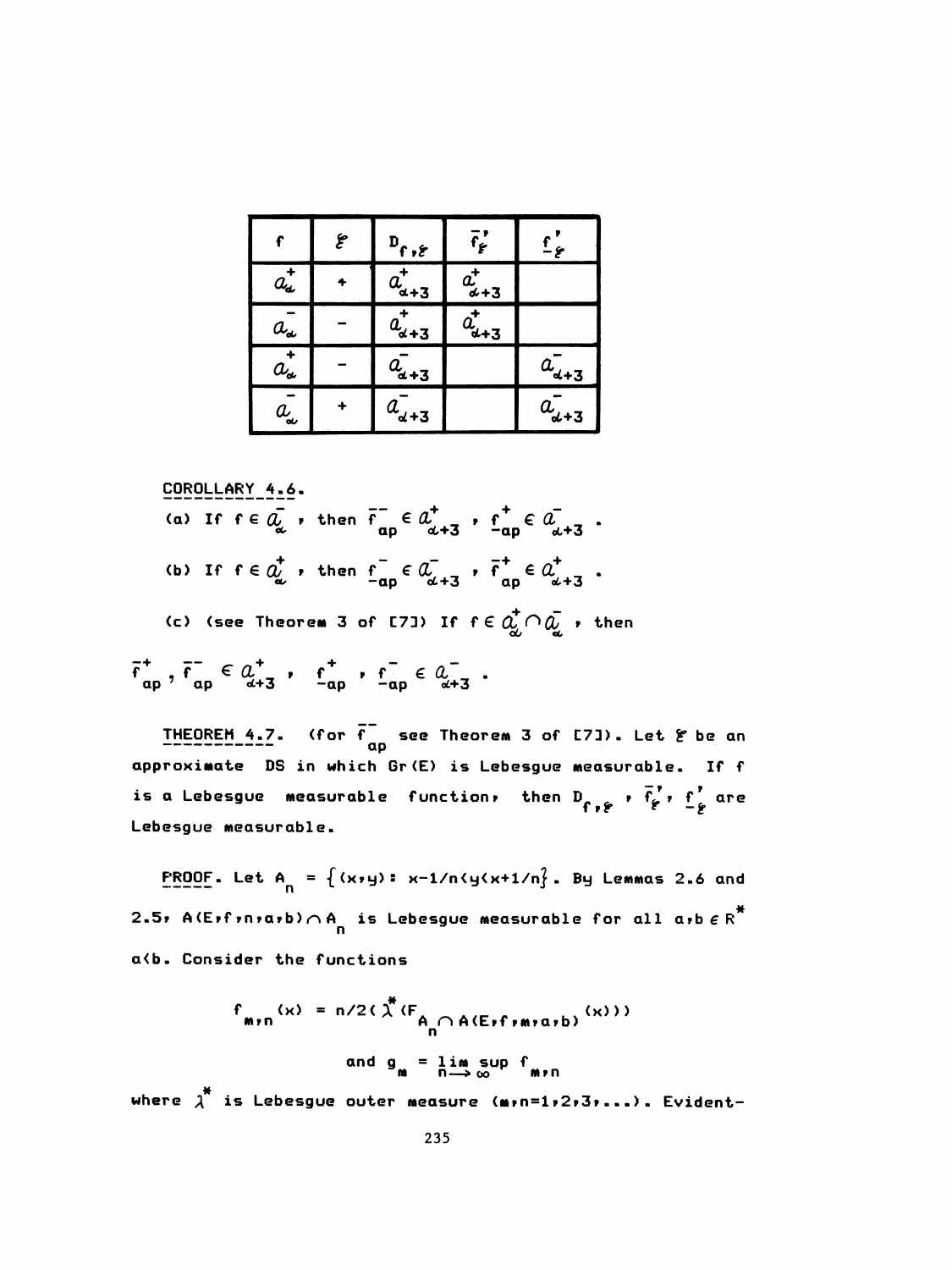1y  $g_{\mu}$  is Lebesgue measurable. Since P( $\ell_{\mathcal{B}}(F_{\mathcal{A}}(E_{\nu}f_{\nu\mu\nu\alpha\nu}b))$  =  $g_{\underline{u}}^{-1}$  ((0,1]), P( $\mathcal{C}_{\mathfrak{D}}$  (F<sub>A(E,f,m,a,b)</sub>)) is Lebesgue measurable and by Lemma 2.4,  $D_{f^*,f^*}^T$ (Ea,bJ)  $\in \mathcal{L}$  for all a,b  $\in R^*$ , a(b. Hence  $D_{f_{\bullet},\varphi}^{\dagger}(G) \in \mathcal{L}$  for all  $G \in \varnothing^*$ .

### 5. The properties of *E*-primitives

The results of the previous sections show that the properties of the extreme  $f$ -derivatives depend on the structure of Gr(E). On the other hand, as we shall see in this section, the properties of the  $f$ -primitives depend on the values of E. The following facts can be found in [5].

DEFINITION 5.1. A function  $f:(R,T)\longrightarrow R$  is  $T-quasicontinu$ ous at a point  $x \in R$  if for any  $V \in \mathscr{O}$ ,  $U \in \mathscr{T}$ ,  $f(x) \in V$ ,  $x \in U$ there is a set  $H \in \mathcal{T}$  ,  $\emptyset$   $\neq$   $H \subset U$  such that  $H \subset f^{-1}(V)$ . A function f is T-quasicontinuous if it is T-quasicontinuous at every  $x \in R$ . A function f has the T-Baire property if  $f^{-1}$  (6) has the T-Baire property for any  $0 \in \mathcal{O}$ .

THEOREM 5.2 (see Theorem 2.7 in E51).Let  $f = (R_7T_7E_7f)$  be a DS,  $e = \{A \subset R: A \text{ is of the T-second category and A has the } \}$  $T$ -Baire property  $}$ .

(a) If there is a  $T$ -dense set S such that for all  $x \in S$ f has at least one finite  $\xi$ -derived number at x, then f has the T-Baire property.

If for any x ER f has at least one finite E-derived  $(b)$ number at x, then f is T-quasicontinuous.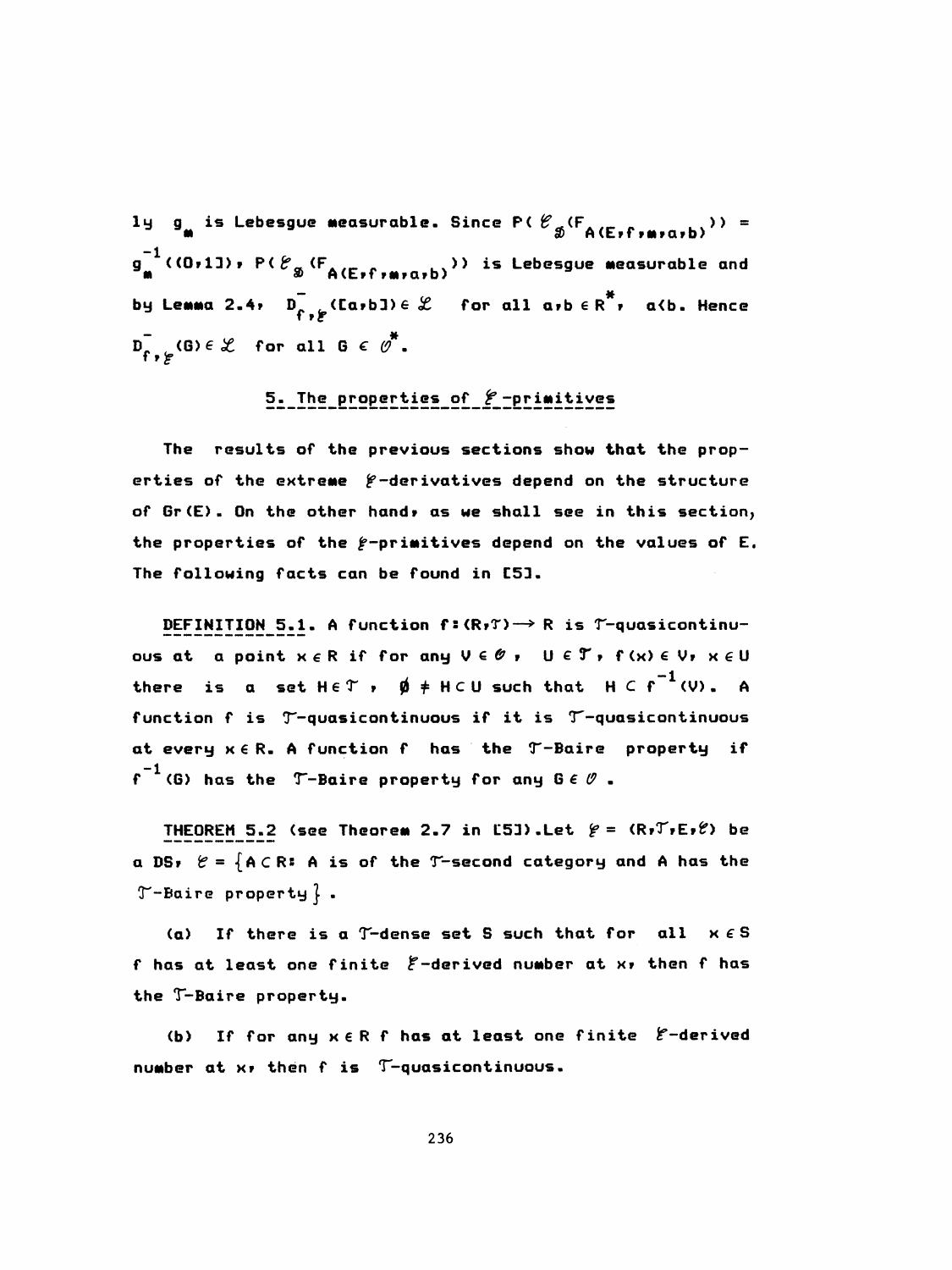THEOREM 5.3 (see Theorem 3.13 in [5]). Let  $(R, T)$  be a Baire space having no isolated points,  $\mathscr{O} \subset \mathscr{T}$  . Let  $\mathscr{C}$  be a Baire essential and unilateral DS. If  $\overline{f}'_{\mathbf{y}}(x)(\infty \text{ (f }_{\mathbf{y}}^{'}(x)) - \infty )$ except for a set of the  $T$ -first category, then f has the  $T-$ Baire property.

**COROLLARY 5.4. Let**  $\mathcal{E} = (R \cdot \mathcal{I} \cdot E \cdot 2^R \setminus \{\phi\})$  be a unilateral and approximate DS in which  $E(x) \in \mathcal{L}$  for all  $x \in R$ . If  $\overline{f'_\mathbf{f}}(x) \leftarrow \infty$  $(f^{\prime}_{\epsilon}(x))$  -  $\infty$ ) except for a set of Lebesgue measure zero, then f is Lebesgue measurable.

**PROOF.** Let  $A = \{x: \overrightarrow{f}_p(x) \times \infty\}$  ( $A = \{x: \underline{f}_p(x) \times \infty\}$ ). Let  $\varepsilon_1 =$  (R, S  $\overline{E}_1$ ,  $\ell$ ),  $\ell = {\mathbb{A} : \lambda^*(A) > 0}$ ,  $\varepsilon = \{x : E_1(x) = E(x) \text{ if } x \in A\}$  $E_j(x) = Ex_r \infty$ ) if  $x \notin A$  and  $\mathcal E$  is right-sided,  $E_j(x) = (-\infty, x]$ if  $x \notin A$  and  $\xi$  is left-sided. Since  $\xi_1$  is a Baire unilateral and essential DS and  $D_{f,f}(\alpha) = D_{f,f}(\alpha)$  for all  $\alpha \in A$ , f is Lebesgue measurable by Theorem 5.3.

THEOREM 5.5 (see Theorem 3.14 in [5]). Let (R,T) be a Baire space having no isolated points,  $OCX$ . Let  $E$  be a unilateral and ordinary DS in which  $E(x)$  has the  $Y-Baire$  property and E(x) is of the T-second category at x for all  $x \in R$ . If  $\overline{f'_p}$  (x)  $\langle \infty \rangle$  (f  $\overline{f'_p}$  (x)  $\rangle - \infty$ ) except for a set of the T-second categoryr then f has the T^-Baire property.

#### REFERENCES

C1J A. Alikhany-Koopaei, Borel measurability of extreme path derivatives, Real Anal. Exchange 12(1986/87), 216-246.

 C23 S. Banach r Sur les fonctions derivees des fonctions mesurabler Fund. Hath. 3(1921) r 128-132.